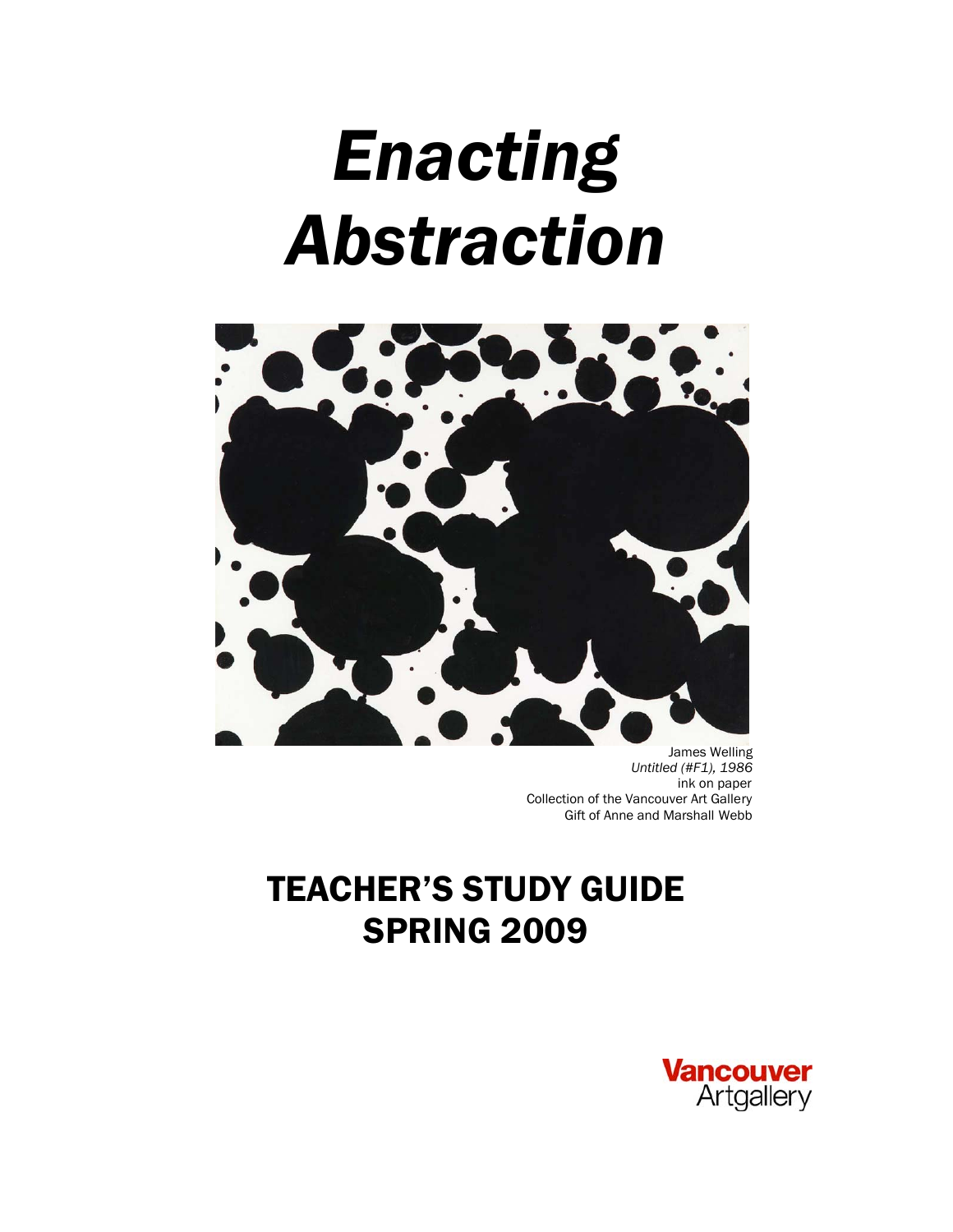# Contents Page

|                | Pre- and Post- Visit Activities |  |
|----------------|---------------------------------|--|
| 1 <sup>1</sup> |                                 |  |
|                |                                 |  |
|                |                                 |  |
|                |                                 |  |
| 2.             |                                 |  |
|                |                                 |  |
| 3.             |                                 |  |
| 4.             |                                 |  |
| 5.             |                                 |  |
| 6.             |                                 |  |
|                |                                 |  |
|                |                                 |  |
|                |                                 |  |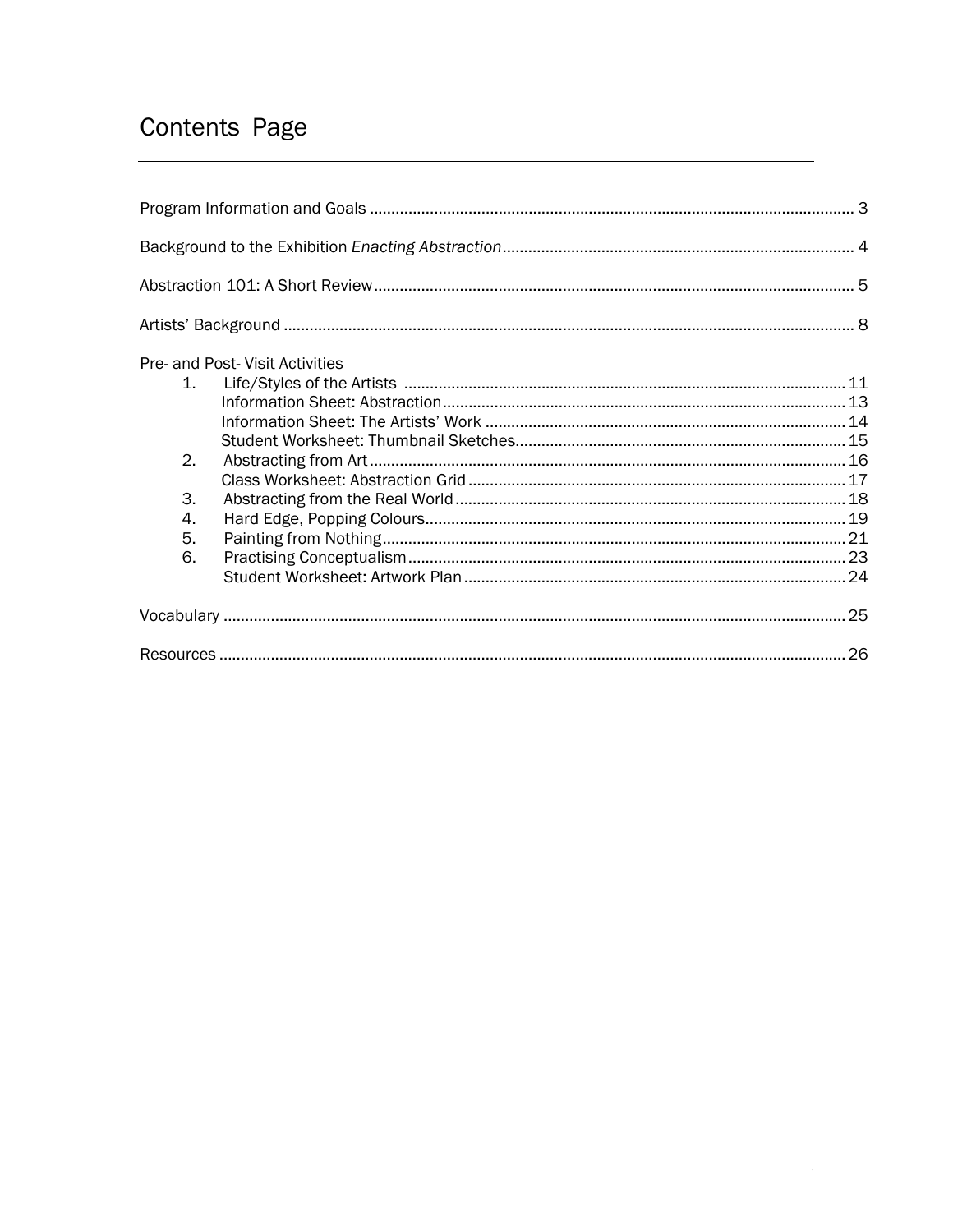# **Vancouver Art Gallery Teacher's Guide for School Programs**

#### *Enacting Abstraction*

The exhibition *Enacting Abstraction* presents an exciting and innovative array of abstract work from the early decades of the twentieth century to the present. The work reveals the complexity of the field of abstraction, ranging from the thickly textured gestural Abstract Expressionist paintings, to the almost machine-like hard-edge works of Geometric Abstraction, to the clean-lined high-tech installations of Minimalism. In this exhibition, pioneers of abstraction are contrasted with contemporary young artists who, almost a hundred years later, are exploring the same fundamentals of abstraction—bold forms, variable textures and vivid colours—through painting, sculpture and photography.

### DEAR TEACHER:

This guide will assist you in preparing for your tour of *Enacting Abstraction.* It also provides follow-up activities to facilitate discussion after your Gallery visit. Engaging in the suggested activities before and after your visit will reinforce ideas generated by the tour and build continuity between the Gallery experience and your ongoing work in the classroom. Most activities require few materials and can be adapted easily to the age, grade level and needs of your students. Underlined words in this guide are defined in the Vocabulary section.

The tour of *Enacting Abstraction* has three main goals:

- to understand the variety of styles and approaches within the field of abstraction,
- to consider abstraction in both historical and contemporary contexts,
- to explore individual artworks from formal, expressive and conceptual perspectives.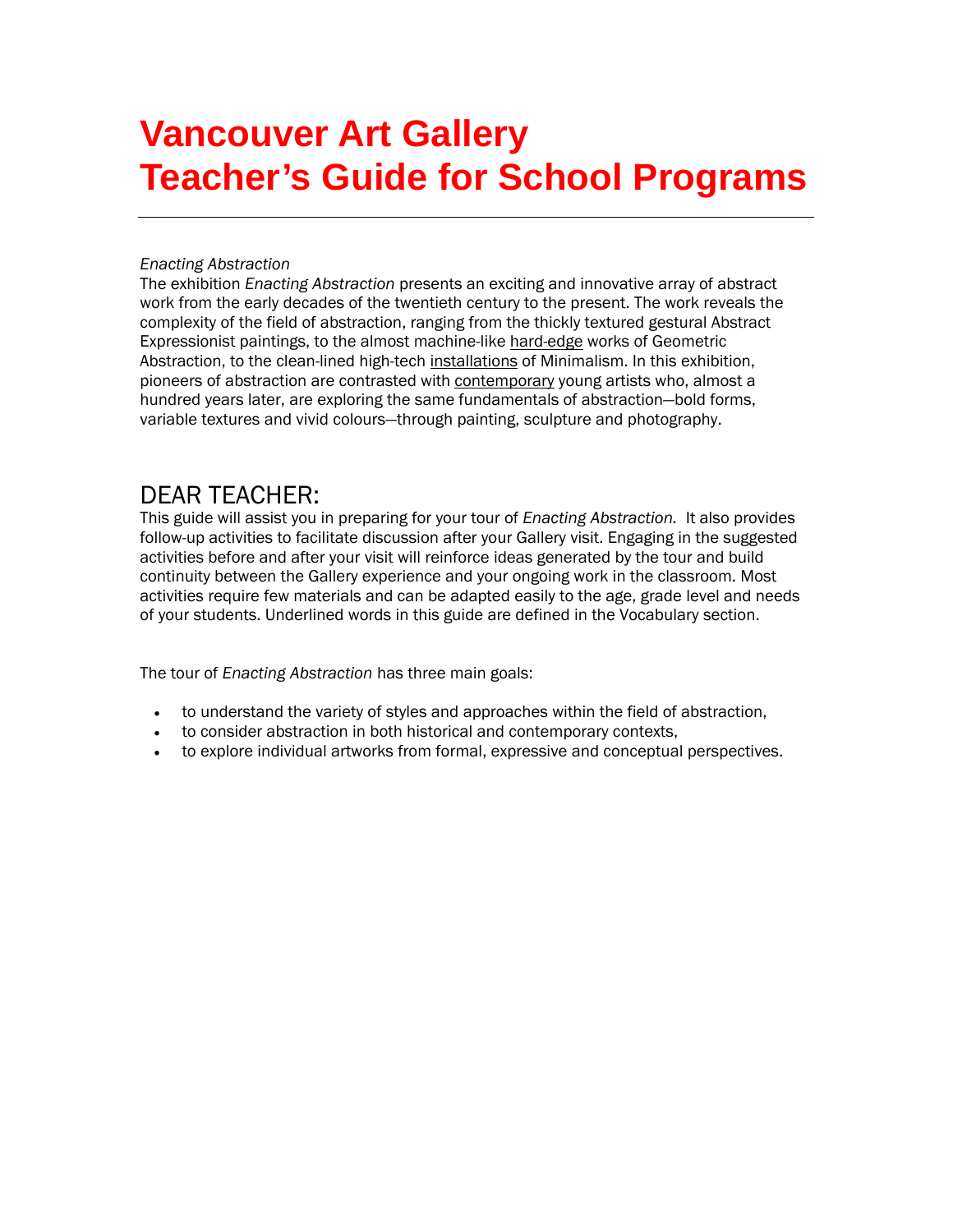# THE EXHIBITION

*Enacting Abstraction* presents a complex and varied array of artwork covering the spectrum of abstraction over the last hundred years. From the earliest decades of this burgeoning field, artists were, for the first time, separating the formal elements of art from the area of representation. From the first tentative explorations to the present-day acceptance of innovation in structure, concept and subject matter, *Enacting Abstraction* explores the enduring relevance and significance of abstraction.

The exhibition is organized around eight distinct areas within the stream of abstraction. Placed alongside one another, historical and contemporary works provide contrast and context for one another, emphasizing just how deeply the language of abstraction has penetrated the fundamentals of art.

We see the art of Early West Coast Abstraction still firmly embedded in the real world as we recognize shapes and forms from both nature and urban settings. The Expressionists, with their emotive use of paint, sought to avoid those real-world connections and create spontaneous paintings that sprang directly from the unconscious. The artists working with Geometric Abstraction reversed this trend by planning meticulously and attempting to remove evidence of the artist's hand through the use of hard edges, straight lines and vivid colours. The Op Artists further developed these elements to create the optical illusions that cause their works to shimmer and play tricks on our eyes. Minimalists used reduced, simplified and repeated geometric forms, often constructing objects out of high-tech materials like plastics and steel. The artists creating Monochrome work made drastically reduced forms structured around the fundamentals of shape and a single colour or tone. The works in **Conceptualism** focus first and foremost on the idea behind the art-making process, while the artists represented in the Mark Making section explore the artistic possibilities of line and gesture.

Through the juxtaposition of historical and contemporary artworks, we find dialogues opening up between the pioneers of abstraction and the current generation's counterparts. The delicate and orderly marine shapes and symbols of B.C. Binning relate to the fragile, ethereal pink and white sculptural forms of the contemporary artist Elspeth Pratt, which sharply contrast with Paul Émile Borduas' wildly gestural smears of paint on his canvas. Claude Tousignant's bright and bold target painting sits opposite Renée Van Halm's cerebral work of pixillated blocks of colour. Dan Flavin's Minimalist installation of coloured fluorescent light as fresh and new as when he designed it almost forty years ago—responds directly to many of the more recent works nearby. At every turn, *Enacting Abstraction* offers an opportunity to rethink abstraction in its many forms and to demonstrate its continuing relevance and connections to the art of today.

The exhibition is organized by the Vancouver Art Gallery and curated by Daina Augaitis, Chief Curator/Associate Director.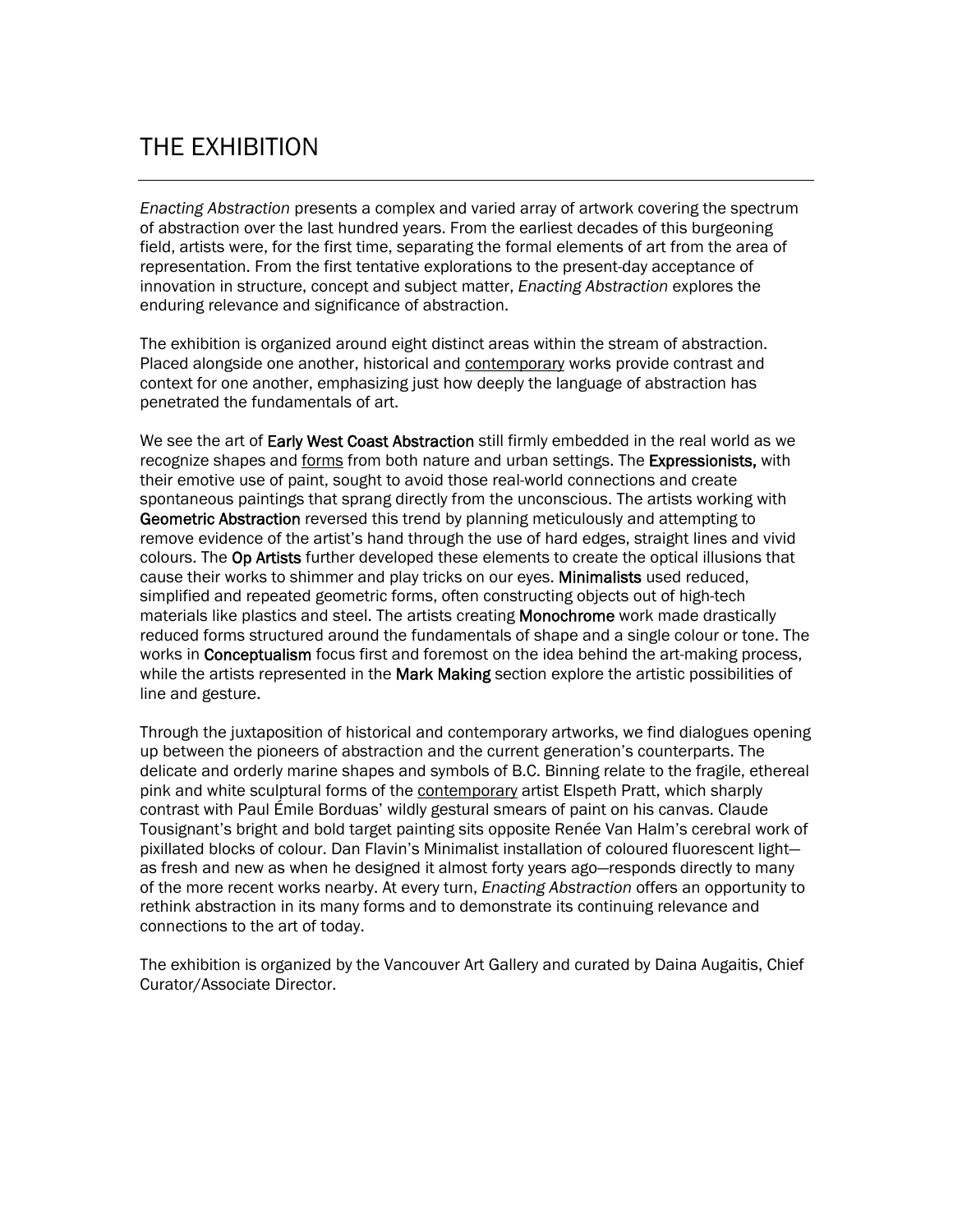# Abstraction 101: A Short Review

*"Of all the arts, abstract painting is the most difficult. It demands that you know how to draw well, that you have a heightened sensitivity for composition and for colours, and that you be a true poet. This last is essential."* —Artist Wassily Kandinsky

#### What is Abstract Art?

In its purest form, abstract art has no recognizable subject and is referred to as nonrepresentational art or pure abstraction.

Abstract art can also refer to work in which the artist has taken a recognizable subject, and manipulated, altered, distorted or simplified it.

Abstract art can be thought of as:

- art that is not concerned with accurate visual representation of the real world,
- art that is instead concerned with ideas and materials.
- art that is concerned with formal elements such as line, colour, shape and texture,
- art that does not represent the material world, and so can be seen to represent the spiritual world.

#### Early Twentieth-century Abstraction:

In Western art, the idea that art had to represent something real or concrete was disrupted in the early twentieth century. Ideas from Impressionism and Cubism had begun to dissolve the picture plane and rules of perspective that had dominated art since the Renaissance. For the first time, the idea came into being that formal elements—including line, colour, shape and texture—could be the main subject of an artwork. Wassily Kandinsky is credited with creating the first completely abstract work in 1910. In 1912 he wrote a theoretical essay on abstract art titled *On the Spiritual in Art*, presenting the view that art (i.e., abstract art) should portray the spiritual and not just the material world.

The following streams of abstract art will be explored in *Enacting Abstraction*:

#### Abstract Expressionism

*"At a certain moment the canvas began to appear to one American painter after another as an arena in which to act. What was to go on the canvas was not a picture but an event."* —Art critic Harold Rosenberg

Abstract Expressionism is a post-World War II American art movement known for its expressive and loose brushwork. The best-known artist associated with this movement was the New York painter Jackson Pollock. Abstract Expressionism is also described as action painting because of Pollock's practice of placing large canvases on the ground to pour, drip and splatter paint across their surfaces using sweeping arm movements. This gestural painting technique emphasized spontaneous, energetic, subconscious artistic expression.

In Quebec, a group of painters that included Paul Émile Borduas saw their art as exercises in political and artistic freedom. Using thick tactile spurts of paint and bold blotches of colour, they experimented with the spontaneity, immediate expressiveness and materiality of paint.

Subsequent generations of artists have continued working gesturally, emphasizing the expressive possibilities of materials and form. The Vancouver artist Elspeth Pratt uses common building and packing materials in place of traditional sculptural materials to construct her precariously balanced, often impermanent abstract sculptures.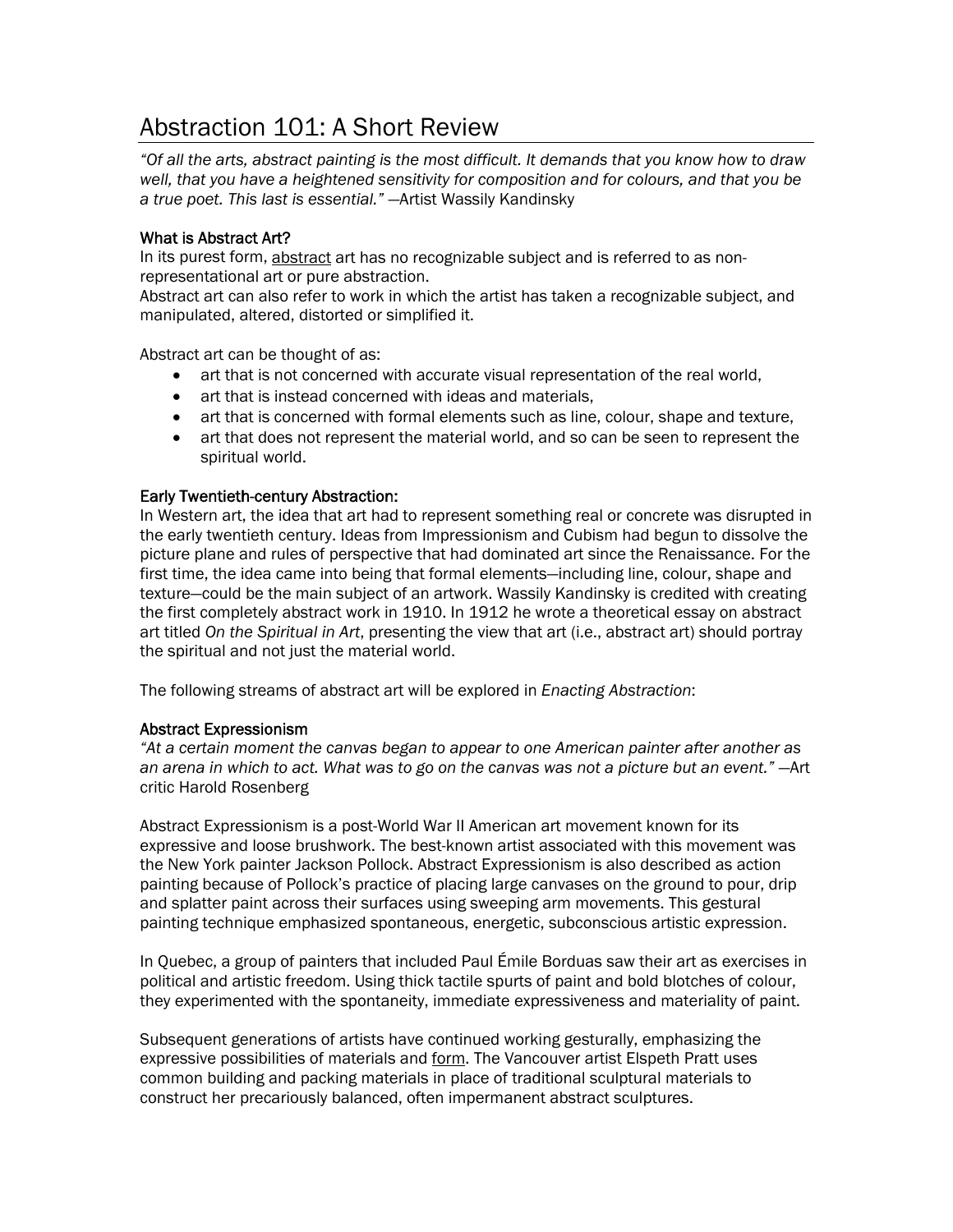#### Geometric Abstraction

*"They have a tendency, many of them, to stress contrasts of pure hue rather than contrasts of light and dark. For the sake of these, as well as in the interests of optical clarity, they shun thick paint and tactile effects."* —Art critic Clement Greenberg

Geometric Abstraction is a style of abstraction based on simple forms that emphasize the flatness of the picture plane. This form of abstraction came into prominence in the 1960s, largely as a reaction against Abstract Expressionism. These artists rejected the Expressionists' painterliness and gestural qualities, choosing to apply paint smoothly and precisely with clear, defined edges. Geometric abstraction attempted to reduce the canvas to essentials of line and colour and to remove the evidence of the hand of the artist.

The Montreal artist Claude Tousignant used flat, strong colour, hard edges and repeated lines and forms. The contemporary Vancouver artist Renée van Halm presents a grid of coloured squares—but asks us to consider the relationship of this work to an Emily Carr painting.

#### Op Art

*"These works exist less as objects than as generators of perceptual responses."* —Curator William Seitz

Op Art is closely aligned to Geometric Abstraction in that the artists use hard edges, strong, flat colour and repetition of shape, line and form. But these formal elements are used specifically for the purpose of creating optical illusions that alter the viewer's visual sensations.

The British artist Bridget Riley created the impression of motion out of static colours and forms. Her works seemed to pulsate and flicker across the picture surface, inducing physical, psychological and retinal responses in the viewer.

#### Minimalism

*"Order; it is extremely ordered; purity, because it is perfectly stripped down. But, above all, truth because it doesn't pretend to be anything else. And, like Shelley says, truth is beauty and beauty is truth."—* Tate Gallery curator Simon Wilson, speaking about Minimalism

Minimalism rose to prominence in the 1960s, also largely as a reaction against what artists perceived as the excesses of Abstract Expressionism. It brings abstraction to its logical conclusion: that art should not refer to or imitate anything outside of itself. Minimalist artists sought to remove the presence of the artist's hand and challenged the notion that their objects should be created by artists themselves. They also brought attention to the space occupied by both the viewer and their three-dimensional forms.

Minimalism emphasized repetition and is frequently used to refer to the severely reduced geometric objects being made out of high-tech materials by artists such as Donald Judd and Dan Flavin. Flavin became known for his sculptures created entirely out of commonly available fluorescent lights, using the essential properties of colours that were emitted by these lights as an integral element in his sculptural compositions. The Vancouver artist Neil Campbell's two huge circles are painted by Vancouver Art Gallery staff, following his directions.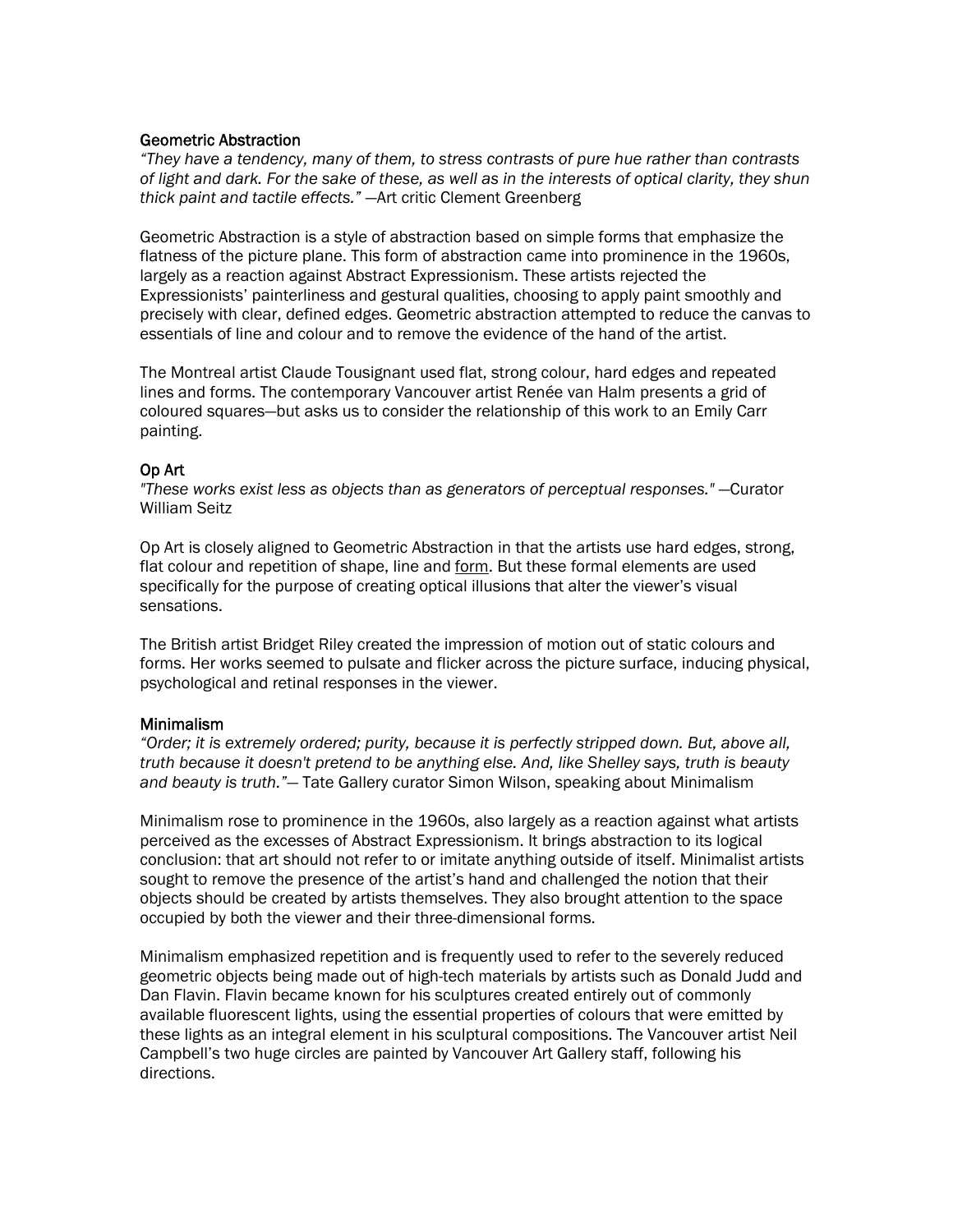#### Conceptualism

*"Conceptual art is an art which questions the very nature of what is understood as art."* —Art historian Tony Godfrey

Conceptualism is closely allied with Minimalism. The idea behind the art is seen as more important than the execution or craftsmanship of the work; these become perfunctory. Many conceptual artists have left a set of instructions for someone else to create the actual artwork. Conceptual art rejects the idea that talent or craft is necessary to create an artwork, which should be primarily concerned with ideas, knowledge and thought processes. Conceptual art asks questions about the nature of art and creates a space to engage the viewer in the dialogue.

Many conceptual artists, including the Vancouver artist Eric Cameron, draw up a set of clearly defined rules that control how the work will be produced. For his "Thick Paintings," Cameron systematically—daily, over years—applied a layer of gesso to objects that determined the ultimate shape of the "paintings."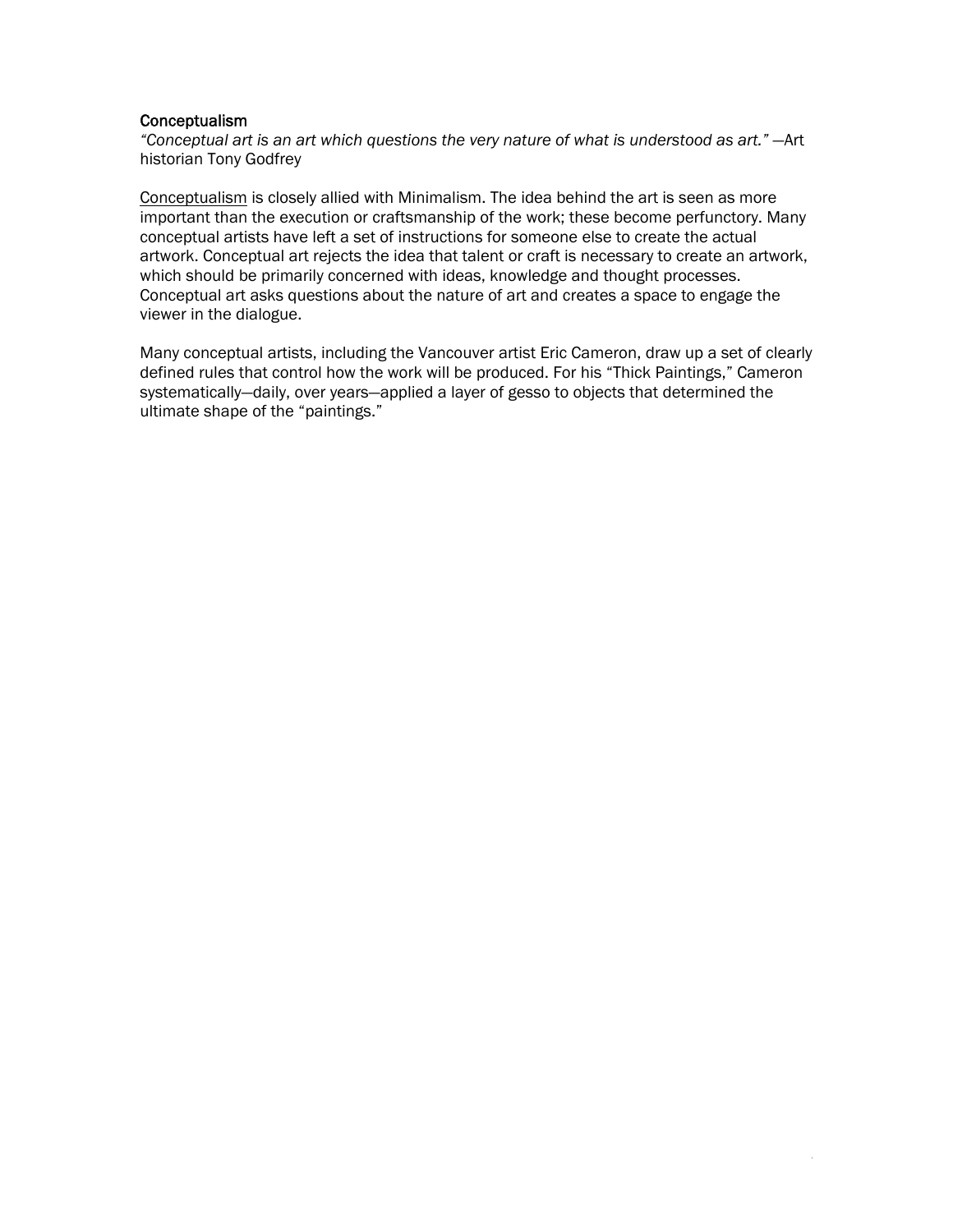#### B.C. Binning (1909–1976)

B.C. Binning was born in Alberta but lived in Vancouver for most of his life. He had planned on becoming an architect, but during an extended period of illness he began to draw and turned his attention to the study of art instead. After attending the Vancouver School of Art, he travelled with his wife to England and America to pursue his studies in art.

Binning's subject matter was clearly influenced by his passions. He returned to the subject of the sea and marine life repeatedly over the years, even as his work became increasingly abstract. His lyrical compositions, informed by his love of architecture, always retained balance, harmony and order. He used pattern, colour, texture and line in a strongly personal way. His humour and joy are reflected through his unerring sense of colour and design.

#### Paul Émile Borduas (1905–1960)

Paul Émile Borduas was born in Saint-Hilaire, Quebec. He attended school until the age of sixteen, when he was apprenticed as a church decorator. He was later able to attend the École des Beaux Arts in Montreal and the Atelier d'Art Sacrée in Paris. After returning to his home town, he taught high school art while doing his own painting, and soon turned to abstract art. He was instrumental in writing a manifesto known as "Le Refus Global," which attacked the church and radically advocated the separation of church and state in Quebec. For this he was dismissed from his teaching post.

His involvement with the group known as the Automatistes brought him close to like-minded artists who were attempting to paint from the non-material world and express pure emotions, feelings and sensations. Believing in the unconscious mind as the source of all creativity, they produced large gestural abstract paintings that connected them to their American counterparts—action painters or Abstract Expressionists.

#### Eric Cameron (born 1935)

Eric Cameron was born in England, where he studied painting and art history. He has lived in Canada since 1969, and now lives in Calgary, where he teaches art at the University of Calgary. His work has been shown extensively both nationally and internationally, and in 2004 he won the Governor General's Award in visual and media arts.

Although he has made paintings and videos, he has become well known for his conceptual artworks, most notably his "Thick Paintings," which he has been making since 1979. These consist of everyday objects that he coats with layer upon layer of gesso, until they take on a sculptural form that bears very little resemblance to the starting object, still buried under the surface. *Crouching Lobster,* which he continued to layer with gesso until it was sold, was made from 1979 to 1988.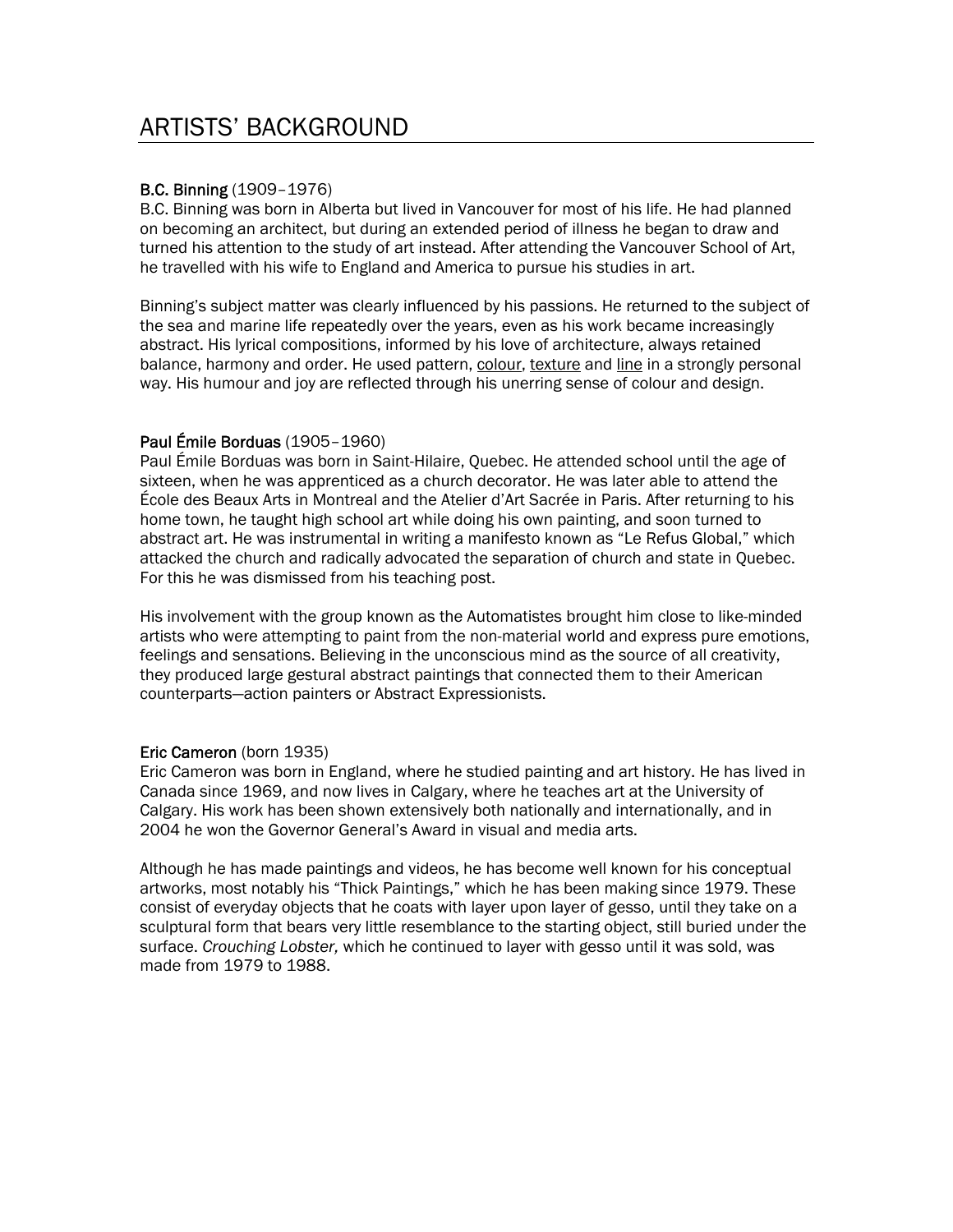#### Neil Campbell

Neil Campbell was born in Saskatchewan and received his art education in Vancouver, Boston and Montreal. For fifteen years he lived in New York, where he exhibited his work widely. He currently lives in Vancouver, where he teaches painting at Emily Carr University of Art + Design and the University of BC. He has had numerous group and solo exhibitions locally and internationally. In 2006 he curated the exhibition *PAINT* at the Vancouver Art Gallery.

In his recent art practice, Campbell applies his artwork directly onto the gallery wall. He creates large, bold geometric shapes and patterns that appear to float or hover on the white spaces between them. His colours are vivid and intense, often painted with a flat matte surface, and exude energy. His work for *Enacting Abstraction* will be painted by Gallery staff according to his specific instructions.

#### Dan Flavin (1933–1996)

Dan Flavin was born and raised in New York City. After serving in the US Air Force in Korea, he returned to New York, where he attended art history classes. Although he was always interested in art and drawing, he never formally studied art. However, his lifelong explorations with light earned him international awards and acclaim as one of the most significant and original Minimalist artists of his generation.

In 1963 he began making artworks out of fluorescent lights. These works were attached to the wall, much like paintings. Later he started making large-scale installations that take the form of long corridors and define space in an architectural way. He used only store-bought fluorescent lights (in about ten available colours, straight and circular tubes), carefully incorporating the properties of the colour of light they projected into the overall design of the work. The ambient light transmitted from the fluorescent tubes occupied the space surrounding the work, becoming part of it. One memorable project lit up several train platforms at New York's Grand Central Station. Perhaps his most significant large-scale installation was the one that lit up the entire rotunda of the Guggenheim Museum in New York for its reopening in 1992.

#### Elspeth Pratt (born 1953)

Elspeth Pratt was born in Seattle and received her art education at the universities of Manitoba and BC. She has been practising her art for twenty-five years. She has exhibited widely, across Canada as well as internationally, and is the recipient of numerous awards.

Her interest in architecture is reflected in the abstract installations she creates out of common building and household materials. She uses the materials expressively, often in contrast to their utilitarian or conventional use. Her constructions include carved and painted polystyrene, wire mesh, wood, vinyl and corrugated cardboard, wedged together with a lightness and fragility that question the monumentality, materials and permanence of traditional sculpture. Viewers must enter and negotiate their way through the space that the installations occupy,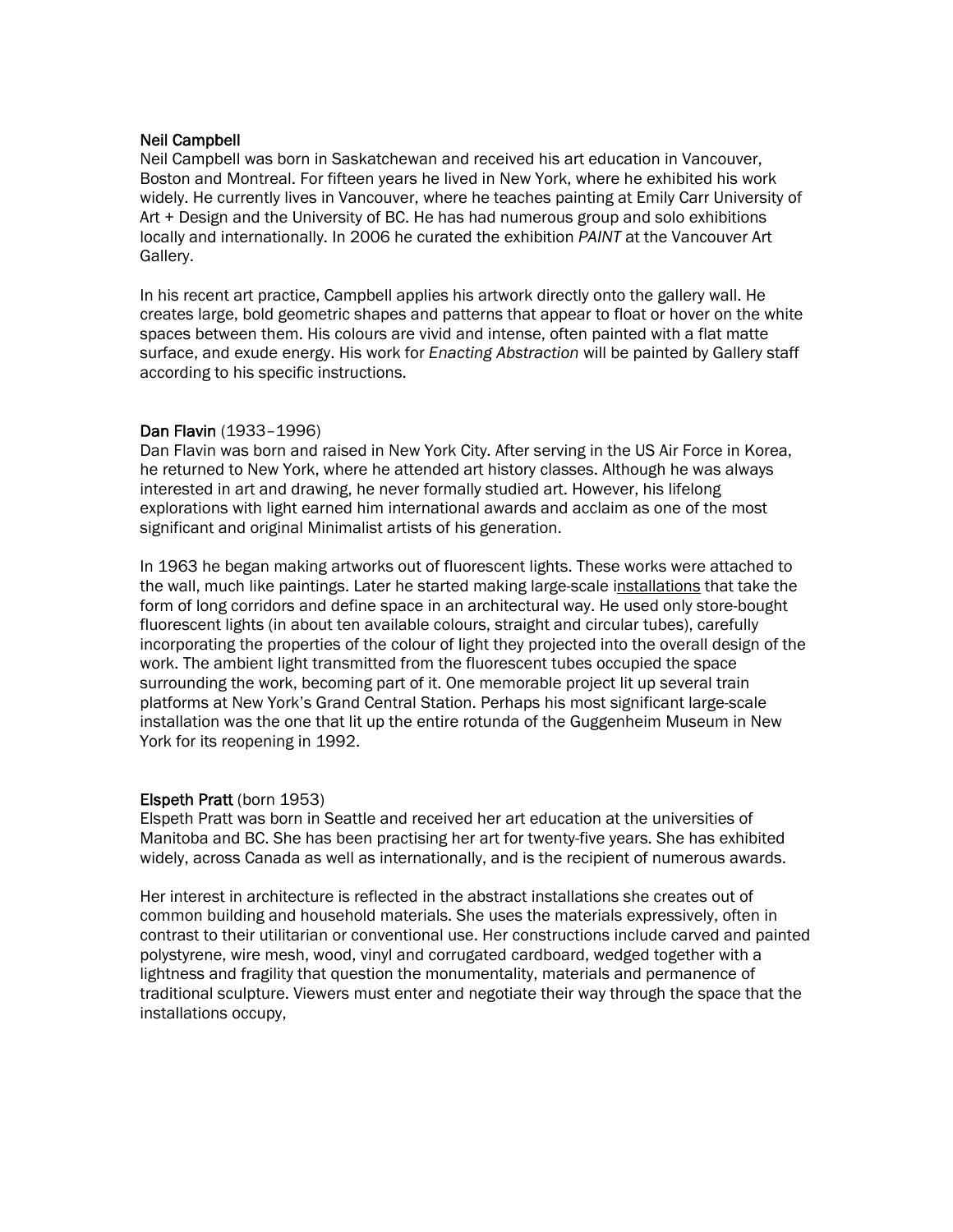#### Claude Tousignant (born 1932)

Claude Tousignant was born in Montreal and studied at the Montreal School of Art and Design. After a brief and disappointing time in Paris, he returned to Montreal, where he still lives and works. He has received international recognition and numerous awards for his work as an abstract artist.

Although he has worked in drawing, painting and sculpture, it is for his paintings that he is primarily known, in particular for his hard-edged circles of concentric rings of colour, entitled successively targets, chromatic transformers, gongs and chromatic accelerators. From his earliest work as an abstract artist, he has committed himself to explorations of the relationship of light and colour. He said: "*What I wish to do is make painting objective, to bring it back to its source—where only painting remains, emptied of all extraneous matter—to the point at which painting is pure sensation."*

#### Renée Van Halm (born 1949)

Renée Van Halm was born in the Netherlands, moved to Vancouver as a young child, lived, studied and taught in Toronto, Montreal and Berlin, and now lives in Vancouver, where she teaches at Emily Carr University of Art + Design. Her paintings and installations have been exhibited nationally and internationally in solo and group exhibitions.

Van Halm frequently works in an area that addresses the blurred spaces between painting, sculpture and architecture. She is interested in the history of painting and, while continuing to work as a painter, questions the traditions and medium of painting. She includes new technologies in her work, often breaking from painting's traditional forms and techniques.

Of *Cull,* her work in *Enacting Abstraction,* she writes*:* "The piece borrows from the work of Canadian painter Emily Carr. I scanned and pixilated a postcard of her painting *Loggers' Culls*; this reduced her painting to a minimalist grid of coloured squares. I then replicated this grid, in acrylic paint, on a large constructed panel."

#### Bridget Riley (born 1931)

Bridget Riley was born in London, England, where she received her art education. She subsequently taught art and worked for an advertising agency before working full-time as an artist. In the 1960s she received international recognition and was feted as one of the leading proponents of the new Op Art.

Often working in black and white, Riley created her distinctive patterns out of repeated shapes and lines. Meticulously planned for maximum optical effect, her lines flicker and pulsate across the surface, invoking the sensation of movement. Standing in front of her work, viewers experience physical, psychological and retinal responses.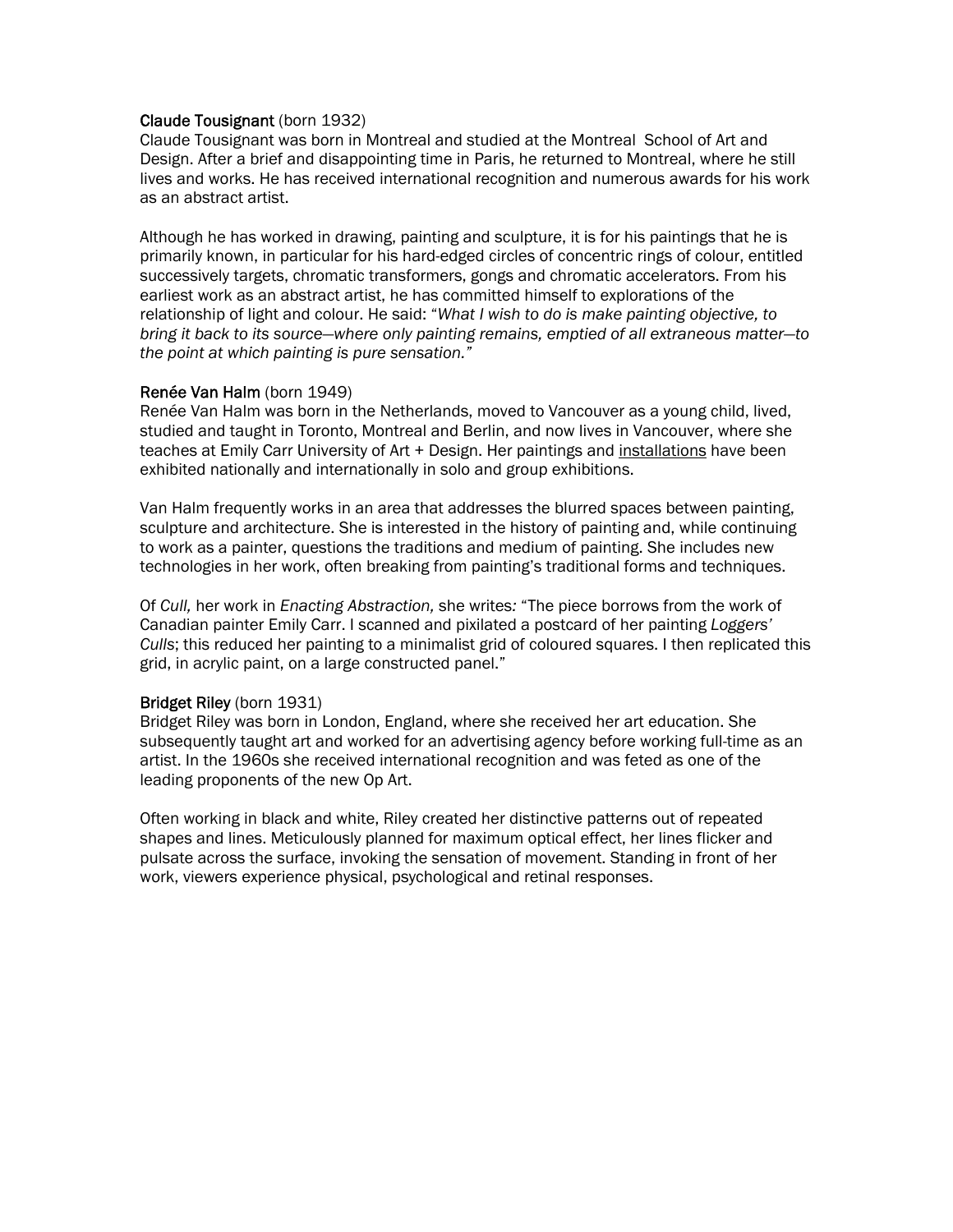# PRE- or POST-VISIT ACTIVITY: Life/Styles of the Artists (All levels)

#### Objective:

Students look at the ways artists used abstraction at different times in the twentieth century.

#### Discussion:

Abstraction can be broken down into distinctly different styles, and artists can interpret abstraction in very different ways for conflicting purposes, with opposite points of departure. For some background to the different styles and periods, see introductory section.

#### Materials:

- □ the Internet
- information sheets: Abstraction (page 12) and The Artists' Work (page 13)
- Student Worksheet: Thumbnail Sketches (page14)

#### Process:

- 1. Ask students to explain what they think Abstract Art is.
	- Use the following questions to facilitate discussion:
	- How does an abstract artwork look? (describe, give details)
	- Is all abstract work the same? If not, how? If so, how?
	- Why would an artist choose to make art that is abstract rather than realistic? (artists are making conscious decisions—not just unable to draw realistically)
- 2. Divide students into small groups, and give each group an Information sheet on Abstraction (page 12).
- 3. When they have read and understood the page, give them the Information sheet (page 13) The Artists' Work, describing some abstract artists' work
- 4. Have students work in groups to fill in the artists that they think belong under each style of abstraction.

Teacher's Answer List (some of the artists can fit in more than one category): Abstract Expressionism: Paul Émile Borduas, Elspeth Pratt Geometric Abstraction: Claude Tousignant, Renée Van Halm Op Art: Bridget Riley Minimalism: Dan Flavin, Neil Campbell, Elspeth Pratt

Conceptualism: Eric Cameron, Neil Campbell, Renée van Halm

- 5. Have each group use the Internet to research an artist from a different section:
	- Find some background information about the artist.
	- Get some information about significant artworks.
	- Make some sketches of the artist's work.
- 6. Have each group present their work to the class, showing and explaining the sketches.
- 7. As each group is explaining their artist's work, have the rest of the class make a thumbnail sketch of one of the works (Student Worksheet: Thumbnail Sketches, page 14)

#### Conclusion:

Go back to the original discussion about the students' ideas of abstract art.

- Have they changed their ideas about what constitutes abstract art? How?
- What are the most important things they have learned about abstract art?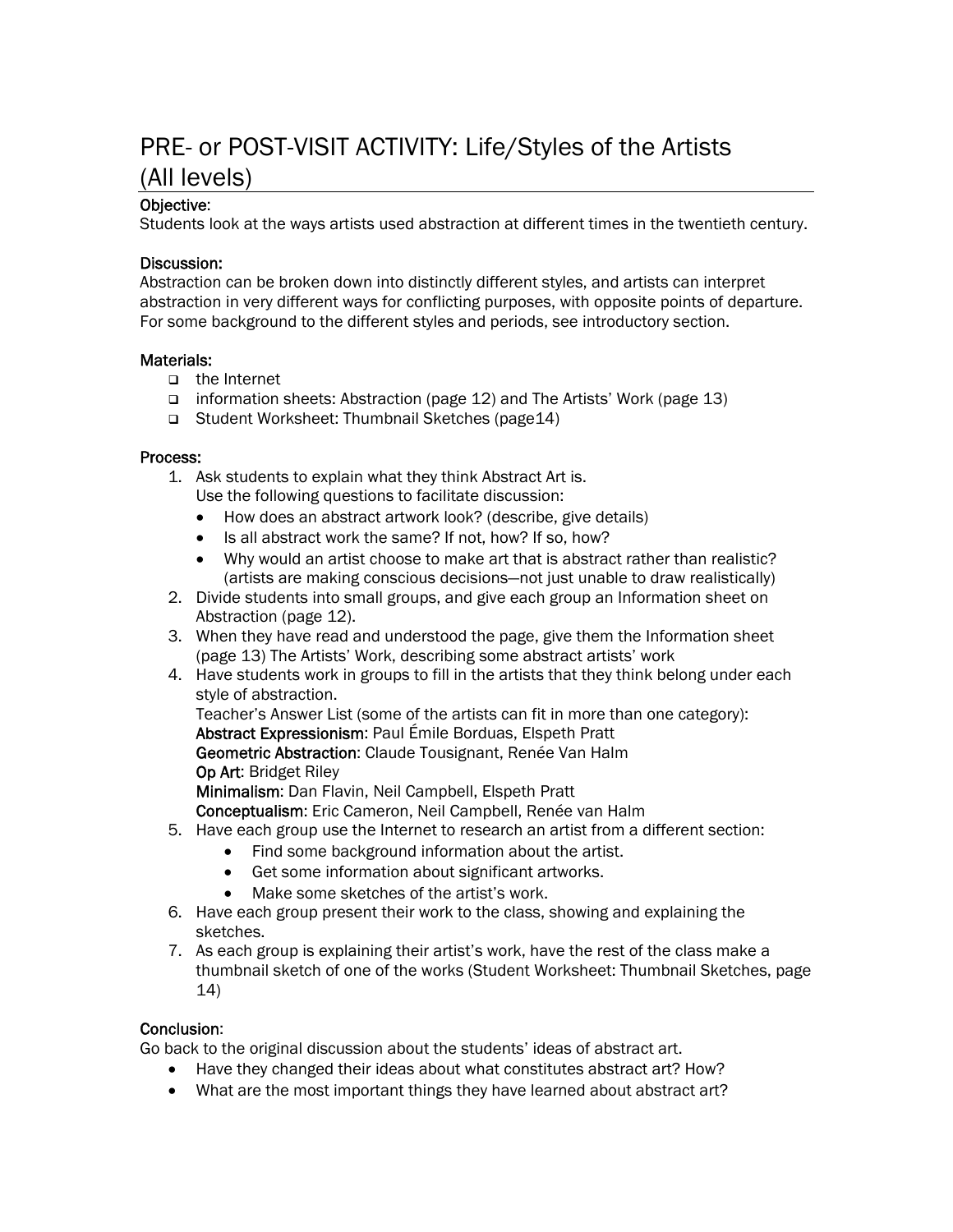• If they were to be abstract artists, which style would they choose to work in? Why?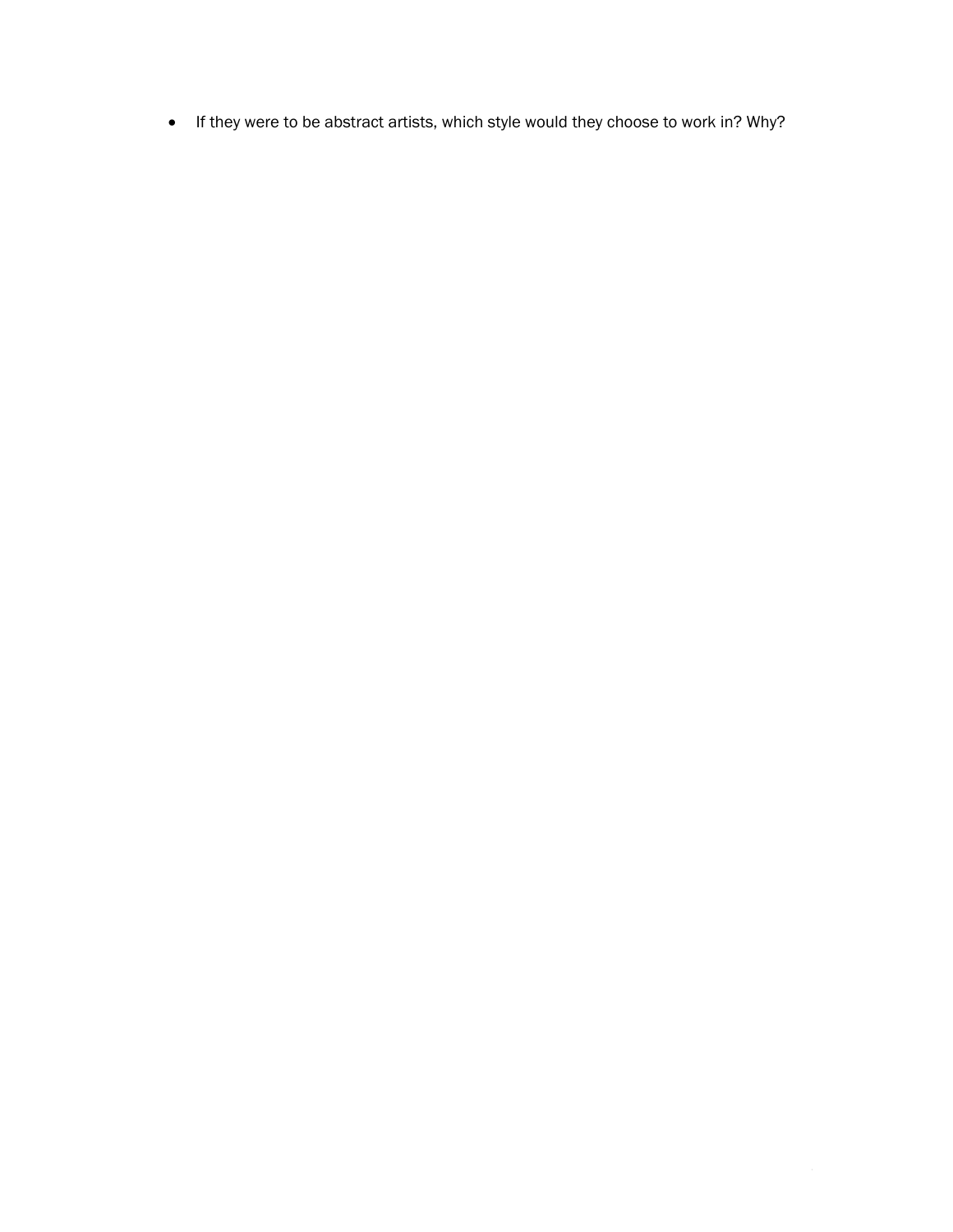## Information Sheet: Abstraction

#### Abstract Expressionism

- Artists painted spontaneously, without planning or consciously thinking about it.
- Sometimes called action painting because the artists energetically smeared, poured, dripped and splattered paint thickly across the canvas.
- Today artists experiment with unusual materials, using them expressively to construct abstract artworks.

Artists:

#### Geometric Abstraction

- Artists carefully planned their simple and often repeating shapes, lines and colours.
- They often used masking tape to paint clear, defined hard-edges.
- They applied their paint smoothly and thinly, using flat, bold colours,

Artists:

#### Op Art

- Artists used simple repeating lines and forms to create optical illusions.
- Static colours and shapes seem to bounce and flicker across the surface.
- Viewers can experience physical, psychological and retinal responses.

Artists:

#### Minimalism

- Artists used very simple repeated shapes, forms and colours.
- Often created smooth sculptural objects with clean lines using high-tech materials.
- Thought that art should not refer to or copy anything outside of itself.

Artists:

#### Conceptualism

- The ideas behind the artwork are more important than the actual piece of art.
- Talent and good craftsmanship are not valued or seen as necessary.
- The artist might follow a set of rules to create the work, or provide instructions for someone else to make it.

Artists: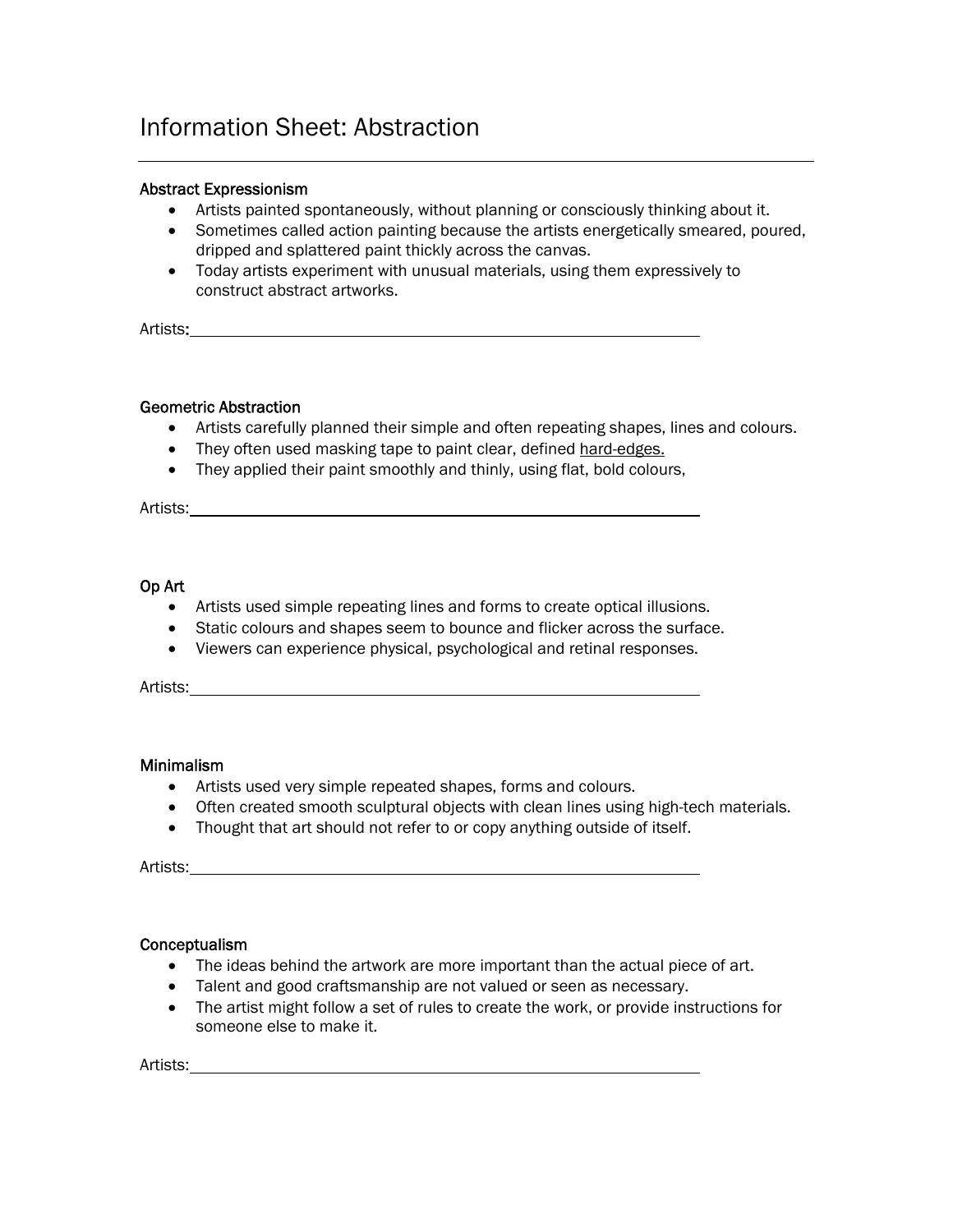# Information Sheet: The Artists' Work

#### Neil Campbell

- He paints geometric shapes in strong colours, sometimes directly on the gallery wall.
- He designs his work carefully before it is created.
- For some works, he gives specific instructions to the gallery staff to create the work.

#### Renée van Halm

- This particular work (*Cull*) appears to be a big grid of coloured squares.
- It is based on an Emily Carr painting.
- She uses a computer to pixillate the image from a postcard.

#### Dan Flavin

- He created sculptures out of straight and curved fluorescent light tubes.
- The coloured light that is emitted from the tubes becomes part of the sculpture.
- Installations often fill large spaces with strong lines and a high-tech approach.

#### Claude Tousignant

- He often painted large circles consisting of concentric rings of colour.
- He used sharply defined areas of flat colour.
- He usually used no more that two or three vivid colours in each work.

#### Elspeth Pratt

- She works with building and everyday materials.
- She makes installations that are precarious, fragile and insubstantial.
- She uses the materials expressively, to occupy space and question conventional uses.

#### Paul Émile Borduas

- He wanted to express emotions and paint spontaneously.
- He didn't plan out his work, just took the paint and applied it to the canvas.
- His paintings had thick blobs of paint and bold splotches of colour.

#### Eric Cameron

- He plans out his idea completely before he starts making it.
- He has a set of rules or instructions for the process he will use to make his work.
- The end result is defined by the way the materials end up working.

#### Bridget Riley

- She uses repeated lines and shapes, and limited colours,
- She plans her work in great detail before starting to make it.
- Her work causes the viewer's eye to create movement out of static lines.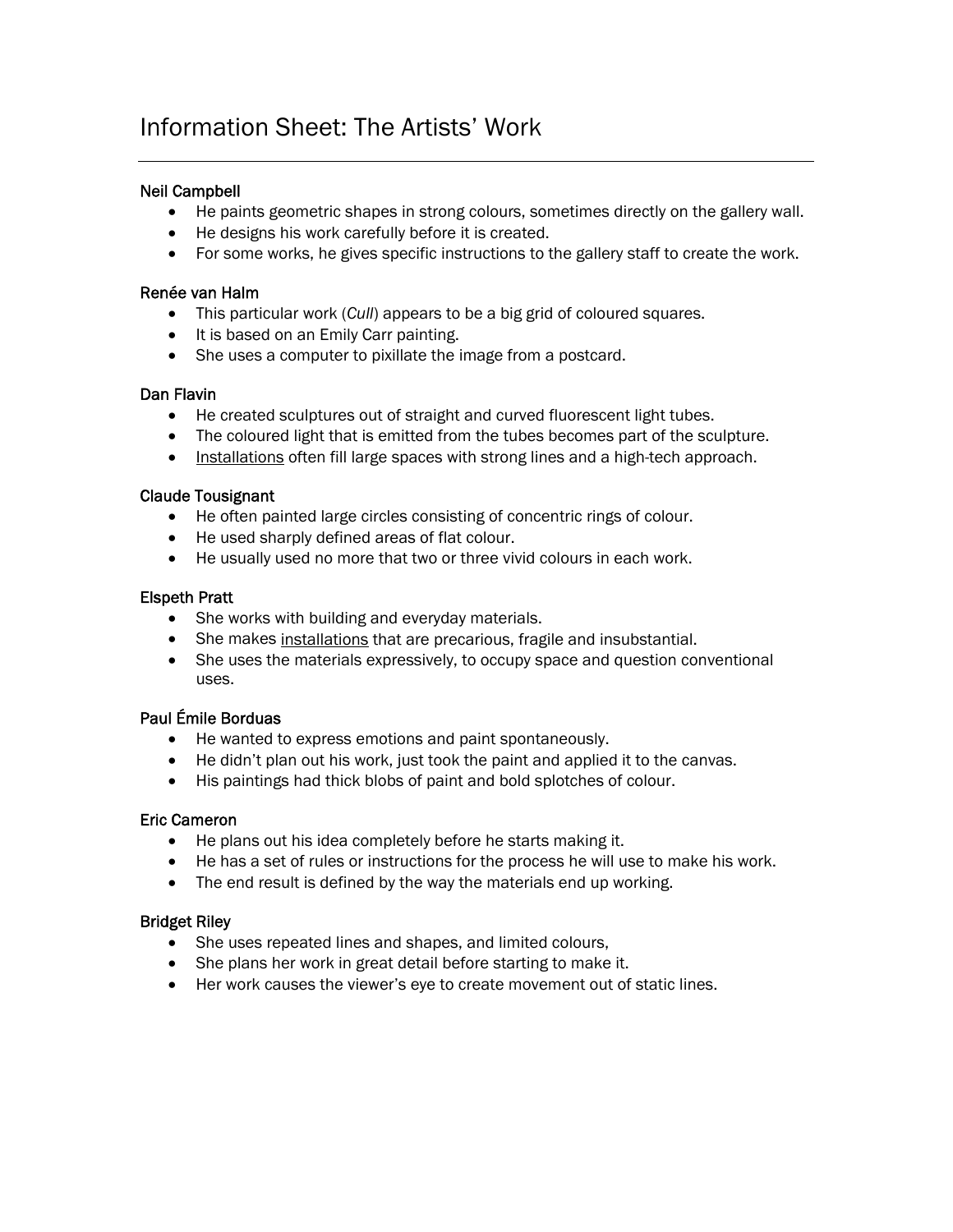# Student Worksheet: Thumbnail Sketches

#### Expressionism:

| Artist:__<br>Title:___ |
|------------------------|
|                        |

#### **Geometric Abstraction:**



#### Op Art:



#### Minimalism:



#### Conceptualism:

|  | Artist:_<br>Title:__ |
|--|----------------------|
|  |                      |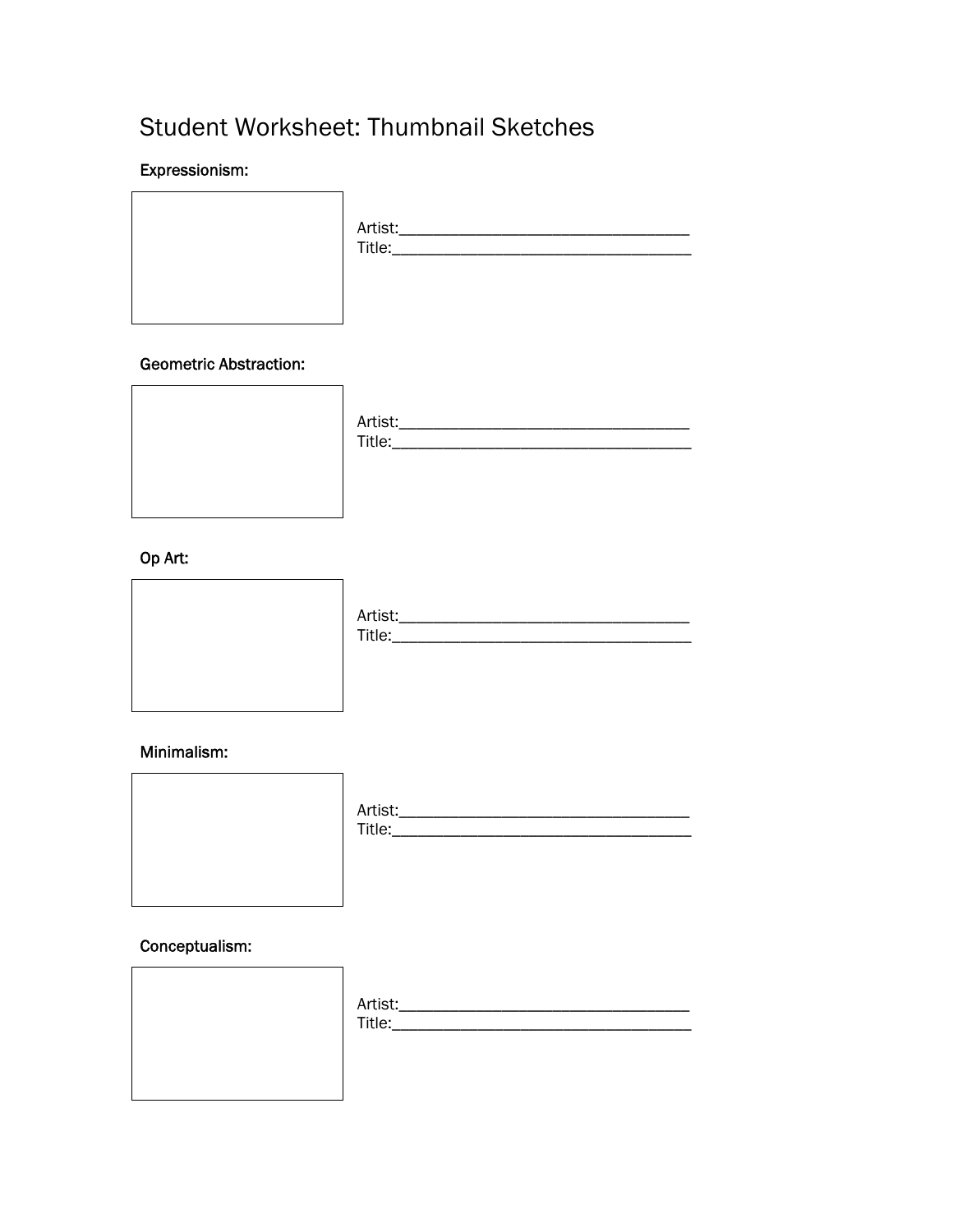# PRE- or POST-VISIT ACTIVITY: Abstracting from Art (Primary students)

#### Objective:

Students look at Renée Van Halm's contemporary abstract artwork created from a historical painting and make a class artwork based on an Emily Carr painting.

#### Discussion:

Renée van Halm created *Cull* by scanning and pixillating a postcard of Emily Carr's painting, *Logger's Culls*, which, Van Halm says: "reduced her painting to a minimalist grid of coloured squares. I then replicated this grid, in acrylic paint, on a large constructed panel." The result is a huge panel of coloured squares. It is revealing to hold up a copy of Carr's painting next to Van Halm's, and to note how the colours correspond.

#### Materials:

- from the Internet: copies of Van Halm's *Cull* and an Emily Carr painting (not *Logger's Culls*)
- Class Worksheet: Abstraction Grid (next page)
- coloured pencil crayons *OR* markers *OR* watercolor paints and brushes *OR* coloured paper, scissors and glue.

#### Process:

- 1. Discuss abstraction with the students, clarifying that some artists abstract from nature or the real world, using shape, line, colour and texture to relate their ideas to the original forms.
- 2. Show students a copy of Van Halm's *Cull*, explaining that she created this by breaking down an Emily Carr painting into colour squares that resembled the colour that was strongest in the corresponding area of the Carr painting.
- 3. Pin a copy of an Emily Carr painting to the wall. Lay a copy of the Class Worksheet: Abstraction Grid (next page) on a table. Give each student a number from 1 to 30. (you may need to rework the grid in order to accommodate all the students in your class).
- 4. Have each student find their number on the grid, and identify what colour on the Carr painting corresponds to their square.
- 5. Using the medium of your choice, have each student fill in their square with the corresponding colour. Students will only use *one* colour—the one that is dominant in their area.
- 6. Pin up the class-made abstract work alongside the Emily Carr image.

#### Conclusion:

Discuss the differences and similarities between the two images:

- in terms of realistic and abstract representation,
- in terms of degrees of abstraction.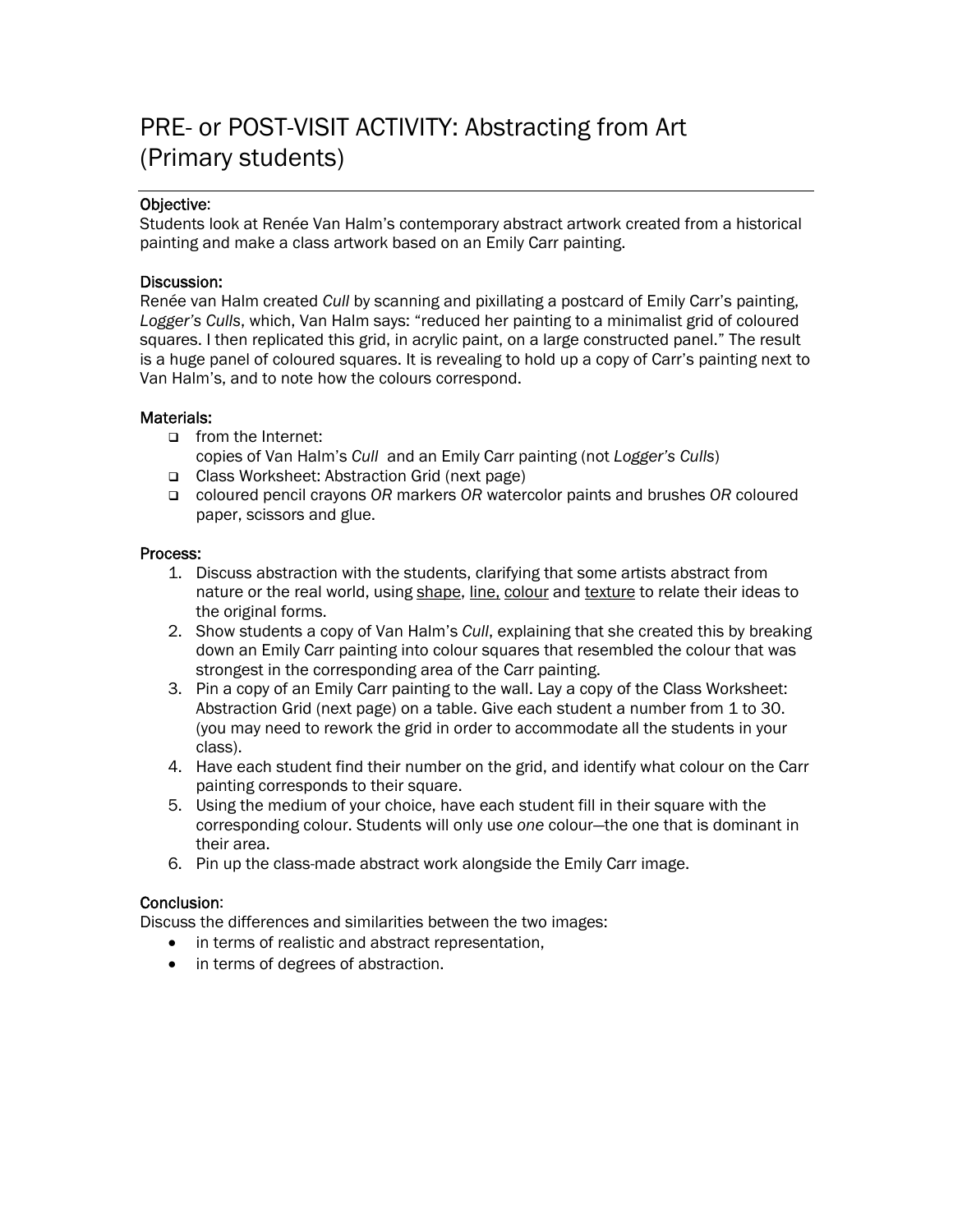# Class Worksheet: Abstraction Grid

| $\overline{1}$  | $\overline{2}$  | $\overline{3}$          | $\overline{4}$  | $\overline{5}$  |
|-----------------|-----------------|-------------------------|-----------------|-----------------|
| $\overline{6}$  | $\overline{7}$  | $\overline{\textbf{8}}$ | $\overline{9}$  | $10\,$          |
| $\overline{11}$ | 12              | $13$                    | 14              | 15              |
| $16$            | $\overline{17}$ | $18\,$                  | $\overline{19}$ | $\overline{20}$ |
| $\overline{21}$ | 22              | 23                      | $\overline{24}$ | 25              |
| 26              | 27              | $\overline{28}$         | 29              | $30\,$          |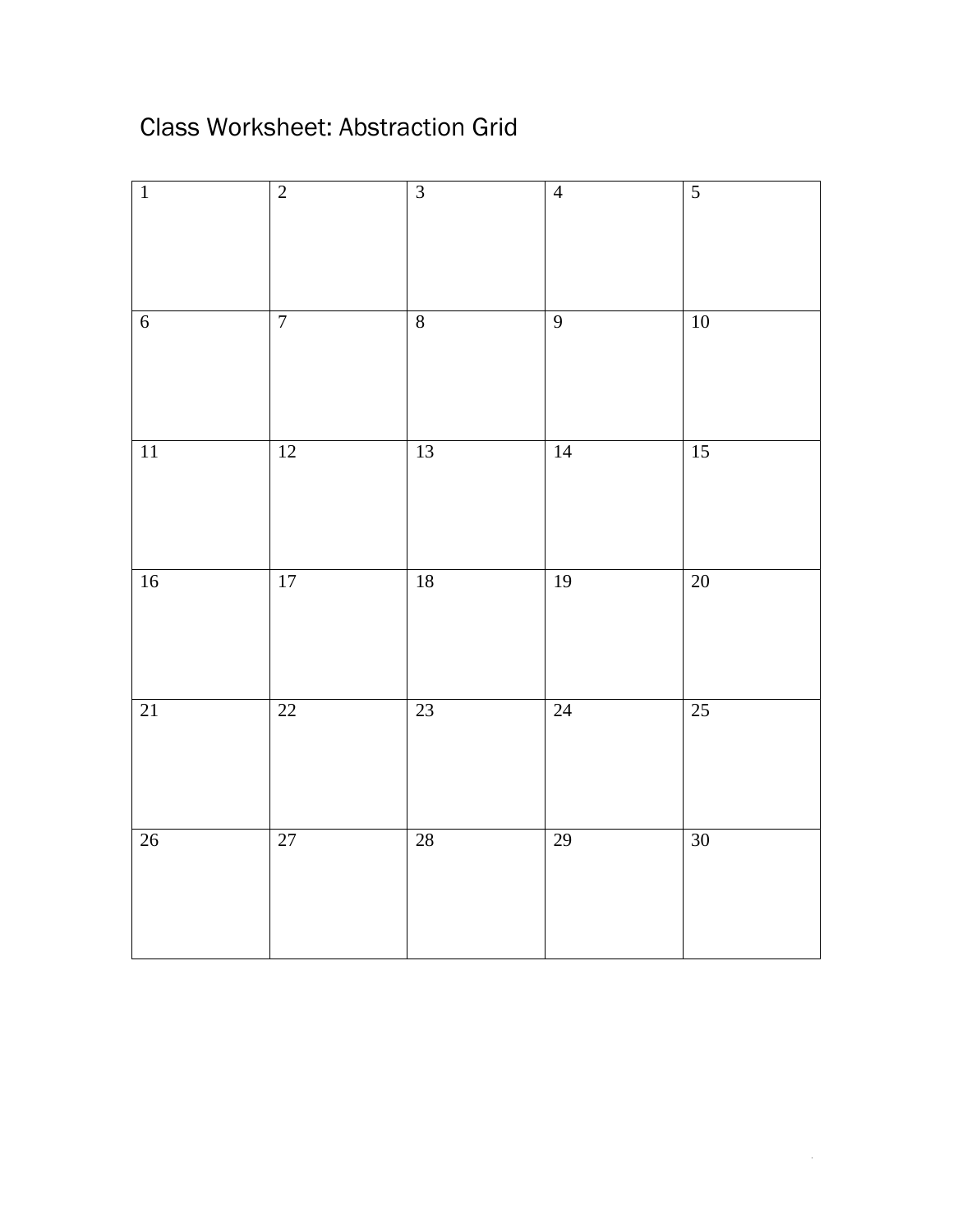# PRE-VISIT ACTIVITY: Abstracting from the Real World (Primary and intermediate students)

#### Objective:

Students look at the way B.C. Binning created abstract art that directly referred to objects from the real world, and they make an artwork based on their own observations.

#### Discussion:

Binning developed his own distinctive style of abstraction, which includes recognizable elements. He used repeated abstracted shapes and a limited palette of colour, accompanied by symbols, shapes and lines that help describe what he wanted us to see. He returned to the theme of the sea many times, repeatedly working with boats and ships in different forms. Writing about boats, he said: "they abstract well."

#### Materials:

- viewfinders made by cutting a square out of the centre of a sheet of paper
- copies of Binning's *Flotilla in Primary Colours* or *Convey at Rendezvous*
- at least five colours of paper (construction or origami), plus black
- □ large sheets of white paper
- □ scissors, glue and black markers (sharpies work best)

#### Process:

- 1. In small groups, have students look at a copy of one of Binning's nautical abstractions. Have the groups discuss, describe and analyze the painting. Some questions for them to consider:
	- What colours and shapes has the artist used?
	- Is the image completely abstract? If not, which parts are not?
	- What do you recognize?
	- What symbols has Binning included?
	- How has he used line?
- 2. Debrief with the class, making sure students have noticed the particulars of the painting that show it is a boat.
- 3. Tell students they are going to make an image in the style of Binning's, creating an abstracted design of a section of the classroom.
- 4. Have each student look through a viewfinder and settle on an area close to them. It might include a corner of the desk, a pencil, part of a book, some of the floor, etc.
- 5. Have students cut shapes from the coloured paper and create their design, laying it on large sheets of white paper. Students might choose to use all of the colours or only some of them. Glue the pieces onto the paper.
- 6. Referring to the black lines in *Flotilla in Primary Colours*, have students use black markers to add detail to their image. Encourage them to think about adding symbols and designs, linking shapes, drawing on both the coloured parts and the white background.
- 7. Display and discuss the work.

#### Conclusion:

Have students talk about the different images they see, and what elements (line, colour, symbol, etc.) were used to help describe each image.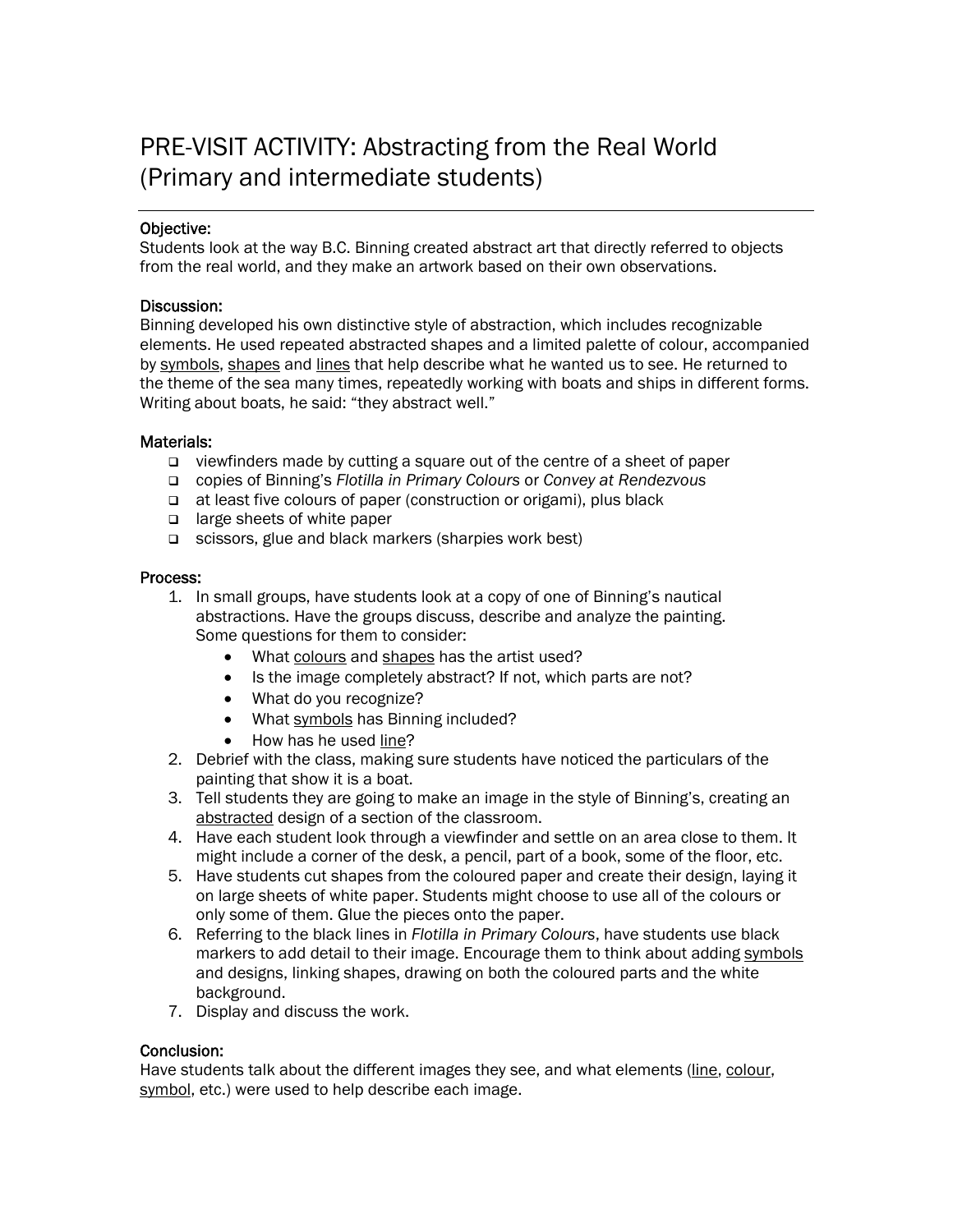# PRE-VISIT ACTIVITY: Hard Edges, Popping Colours (Primary and intermediate students)

#### Objective:

Students review colour theory and create a work in the style of hard-edge Geometric Abstraction.

#### Discussion:

In the late 1950s, the term hard-edge Geometric Abstraction was coined to define a new style of painting that initially described the work of four Californian artists. The style became popular in the '60s, emphasizing the use of strong colour, well-defined outlines and clear and precise compositions. Colours were carefully chosen to enhance contrast and vibrancy, or to create gentler optical effects. This new form of painting was possible because of the creation of a new generation of quick-drying acrylic paints.

A brief review of colour theory would be helpful for most students, to help them make informed decisions about using and understanding colour. Students should not see colour as absolute; colours react and change in context and in contrast to one another.

- Primary colours: cannot be mixed from other colours. They are blue, red and yellow.
- Secondary colours: are mixed from 2 primaries. They are green, purple and orange.
- Tertiary colours: are mixed from 2 colours adjacent to each other on the colour wheel (a primary and a secondary); e.g., yellow-green, green-blue.
- Complementary colours: are opposite each other on the colour wheel. They share no common colours. For example, red (a primary) and its complementary green (made up of the primaries blue and yellow) provide maximum contrast and intensify each other.
- Analogous colours: are 3 colours next to each other on the colour wheel. All of them contain a common primary; e.g., yellow, yellow-green and green. Analogous colours are used to create harmonious compositions with subtle contrasts.
- Shades: are created by mixing colours with varying amounts of black.
- Tints: are created by mixing colours with varying amounts of white.
- Warm colours: are reds, oranges and yellows and tend to pop to the foreground of the picture plane.
- Cool colours: are blues, greens and purples and tend to recede to the back of the picture plane.

#### Materials:

- images by Claude Tousignant, Guido Molinari or other available hard-edge paintings
- □ sheets of unlined white paper
- $\Box$  clear (regular narrow) sticky tape
- washable markers-2 colours per student
- paper towel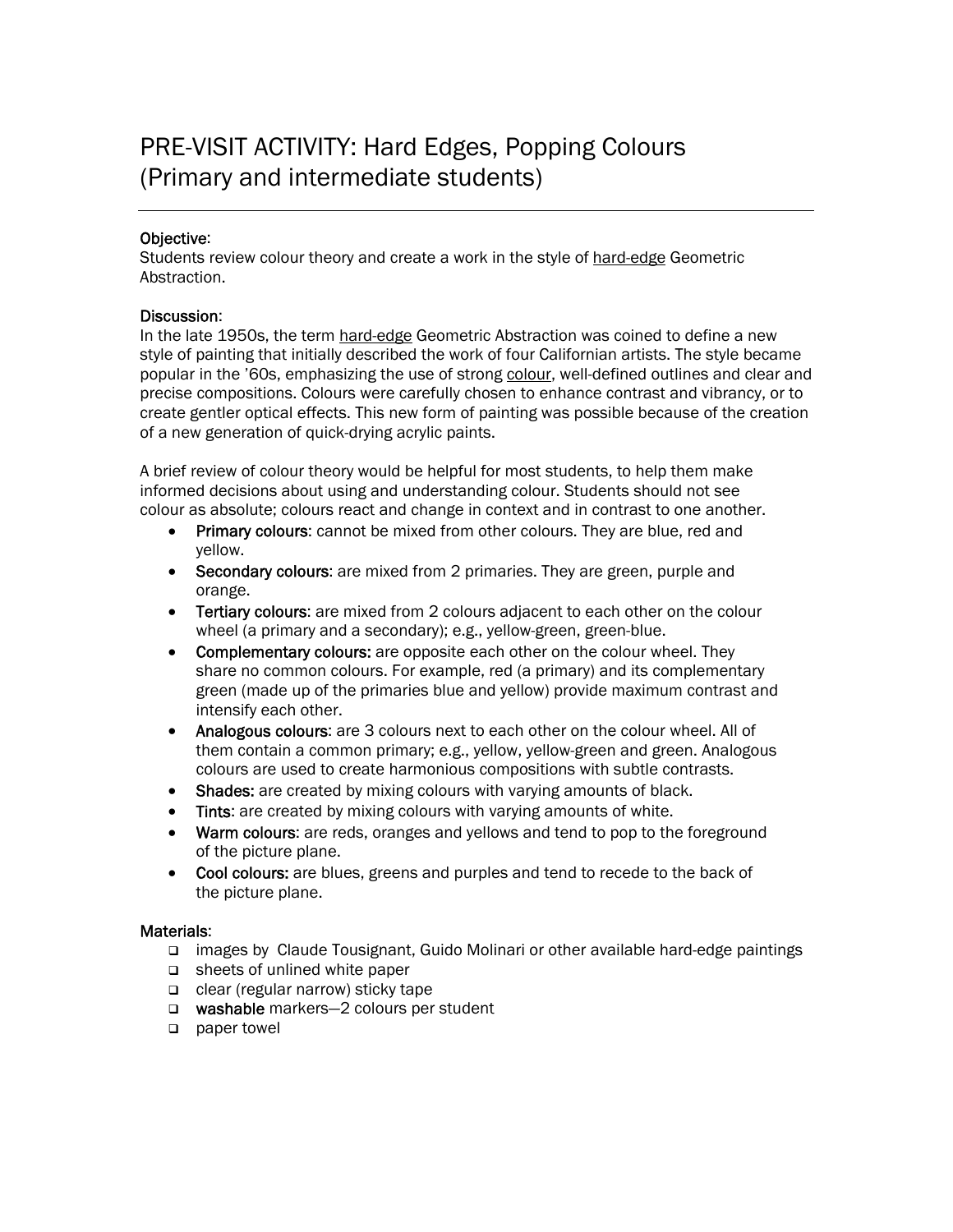#### Process:

- 1. Review colour theory in as much detail as required.
- 2. In small groups, have the students look at some prints showing hard-edge paintings (e.g., by Tousignant or Molinari) and talk about what they see. Questions to guide them could include:
	- What kind of colours has the artist used? (Are they analogous or complementary?)
	- What kind of shapes have they used?
	- How have they worked with size and scale?
	- Have they created a pattern or rhythm through repetition?
	- What is interesting or eye-catching about the image?
- 3. Give each student a sheet of paper, clear tape and 2 washable markers (ask them to choose either 2 complementary or 2 analogous colours)
- 4. Tell students they will create an artwork using hard-edge Geometric Abstraction.
	- Think about line, colour, shape, scale and repetition.
- 5. Have them apply smooth, straight lines of clear tape right across their paper. They can create straight lines, diagonals and geometric shapes such as triangles and squares. Tuck and stick the edges of the tape to the back of the paper.
- 6. Smoothly draw one colour in each area defined by the tape, creating patterns by repeating or alternating colours in adjacent areas. Their work will consist of white (under the tape) and two other colours.
- 7. When all the areas are filled, students can take some damp paper towel and wipe off the tape so that the tape is clean and white, and the edges are sharp (hence the need for washable markers—permanent markers like sharpies will not wipe off).
- 8. Display the students' work and have them discuss it as a class.

#### Conclusion:

- Discuss the work in terms of colours, shapes and compositions.
- How are the effects of the complementary and the analogous colours different? (e.g., the complementary colours might cause each other to pop forward, the analogous colours might create a calmer effect)
- What role does repetition play? Is there a rhythm created through colour or shape?
- What other materials would this way of working be suitable for? (e.g., crayons, pastels, collage would work; oil paint would take far too long to dry)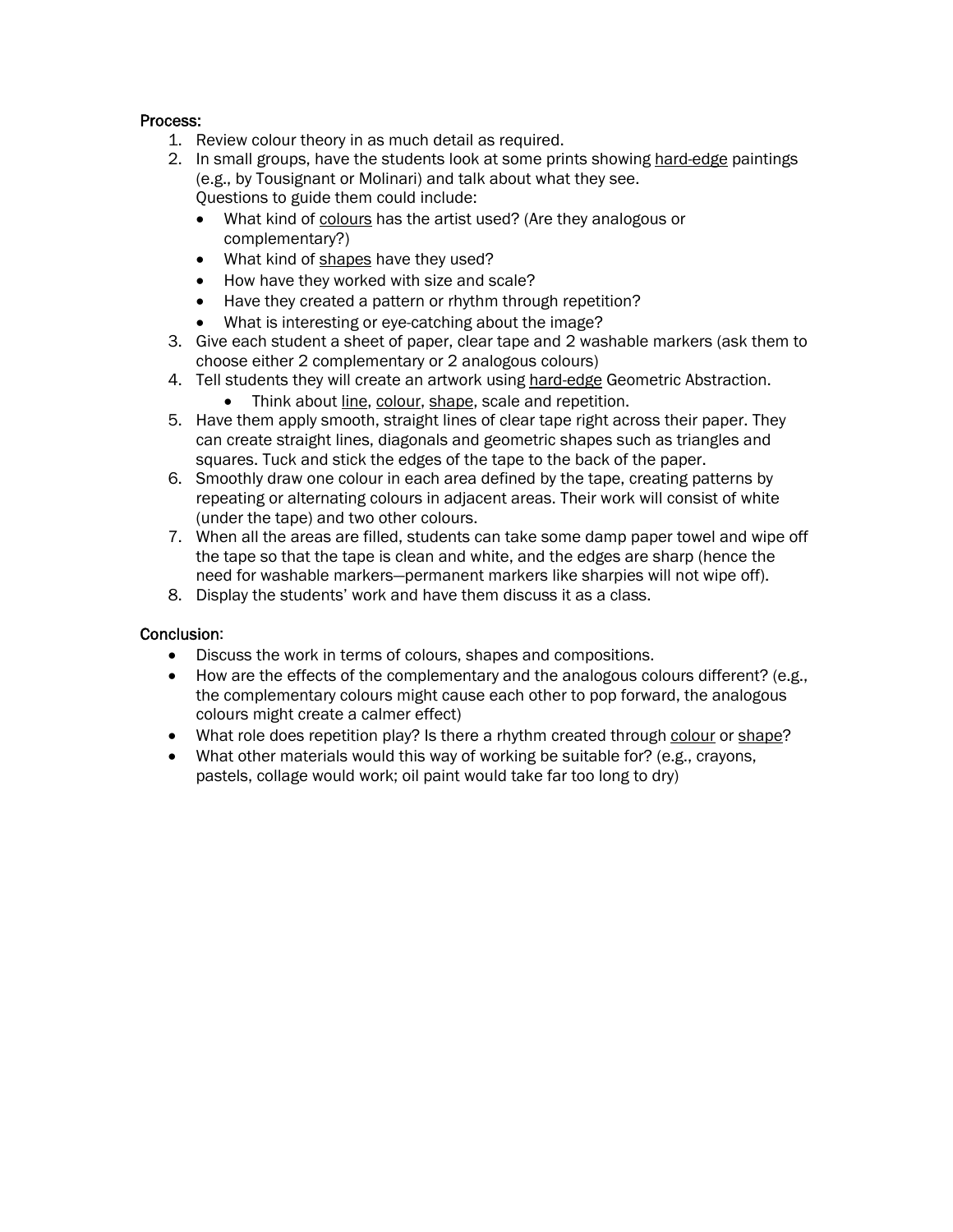# PRE-VISIT ACTIVITY: Painting from Nothing (Primary and intermediate students)

#### Objective:

To introduce students to Abstract Expressionist practice and have them create an artwork without conscious thought or planning.

#### Discussion:

Abstract Expressionists painted directly from the unconscious—they wanted to create spontaneous work that expressed feelings, sensations and emotions. Their goal was to lay their paint on the canvas without any conscious thought or pre-planning.

#### Materials:

- book: *Jackson Pollock (Getting to Know the World's Greatest Artists)* by Mike Venezia
- a large sheets of white paper
- limited colours of paint; e.g., blue, brown, red, yellow
- paintbrushes and water.

#### Process:

- 1. Talk to the students about how Abstract Expressionist painters like Jackson Pollock painted without planning their work and without painting realistic images.
- 2. Read students some or all of the Jackson Pollock book (if available).
- 3. In front of each student, set up paper, paintbrush and easy access to three or four colours of paint.
- 4. Do a "Guided Non-Visualization" with the students: (this is a *fun* activity, not to be taken over-seriously):
	- Have them close their eyes.
	- Ask them to think of NOTHING.
	- If thoughts or images enter their head, have them push them away.
	- Coax them to: think of NOTHING.
	- Remind them: think of NOTHING.
	- Tell them they are going to make a painting about NOTHING.
- 5. Ask students to open their eyes, immediately pick up their paintbrushes and paint NOTHING. (Nothing recognizable, anyway.) If something realistic starts to appear on anyone's paper, have them change it into something formless.
- 6. Stop the painting process, and do the non-visualization again.
- 7. Have the students finish their painting about nothing.
- 8. Display their work and discuss it as a class.

#### Conclusion:

Discuss the process, using the following questions to guide the discussion:

- How was that? Was it easy or difficult to make the painting?
- Did any feelings or emotions come up as the students were painting? If yes, how are they reflected in the painting?
- Are their paintings really about nothing? Explain.
- What did they think about the paintings? Are they interesting? Why or why not?
- Would they like to make this kind of art again? Why or why not?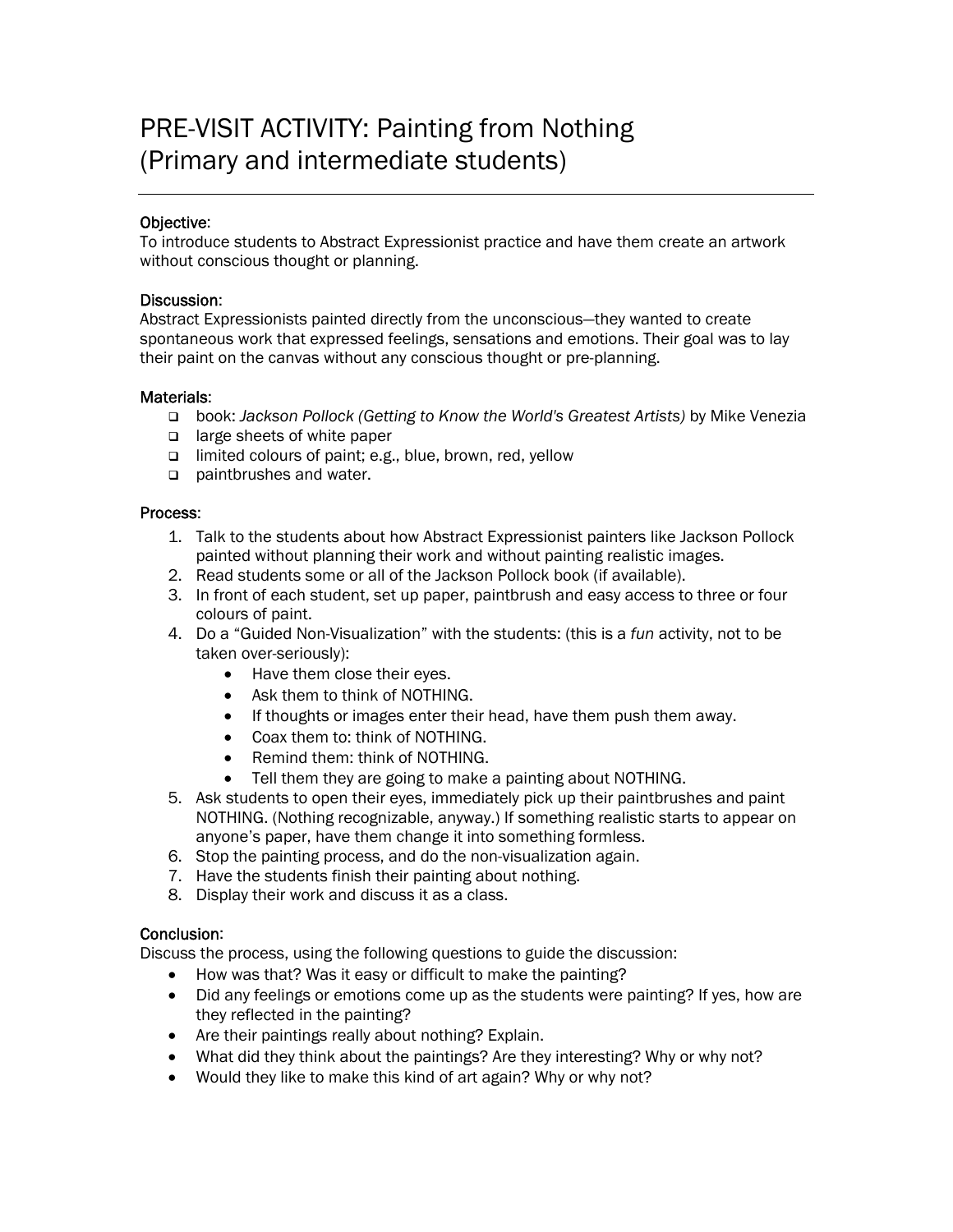# PRE-VISIT ACTIVITY: Practising Conceptualism (Intermediate and secondary students)

#### Objective:

To have students work with and address Conceptualism within the context of abstraction .

#### Discussion:

Conceptual art begins and essentially ends with the idea. The hand of the artist and the construction of the work as an object of beauty are both secondary to the idea and part of the ongoing discussion about art itself. (See introductory section on Conceptual art.)

#### Materials:

- information on Eric Cameron's "Thick Paintings" (see introduction). Images on Internet.
- Student Worksheet: Artwork Plan (next page)
- $\Box$  large sheets of white paper
- art materials; e.g., coloured markers *OR* coloured paper, scissors and glue

#### Process:

- 1. Discuss Conceptual art. Describe and discuss Eric Cameron's "Thick Paintings," which are all about the idea behind their creation. The creation is subject to a set of self-imposed rules that the artist adheres to strictly.
- 2. In small groups, have the students plan out an artwork, filling in details on the Student Worksheet (next page) with the following guidelines:
	- The artwork will be made out of materials determined by the teacher.
	- The idea for the piece will be clearly formulated and written down.
	- It will be conceptual in nature and abstract by design, and could also be Minimalist (see introductory section for more information).
	- It will be feasible, viable and easily executed.
	- Fill out the worksheet in detail; do *not* write names on it.
- 3. Collect the worksheets, shuffle them and hand them out again to students, making sure that no one has their own planning sheet.
- 4. Without *any* consultation or discussion with the other groups, have the students make the art piece—following the directions exactly.
- 5. When the works are complete, lay them out and have the class look at them, determining which work was made according to whose specifications.
- 6. Discuss. Did the work meet the writers' expectations? What changed between the idea and the execution? Do the changes matter? Why or why not?

#### Conclusion:

Discussion:

- WHO is the artist, the students who created the IDEA of the work, or the students who MADE the actual piece?
- Discuss Neil Campbell's work for *Enacting Abstraction*, which Vancouver Art Gallery staff painted on the wall according to the artist's specifications.
- Again discuss: WHO is the artist?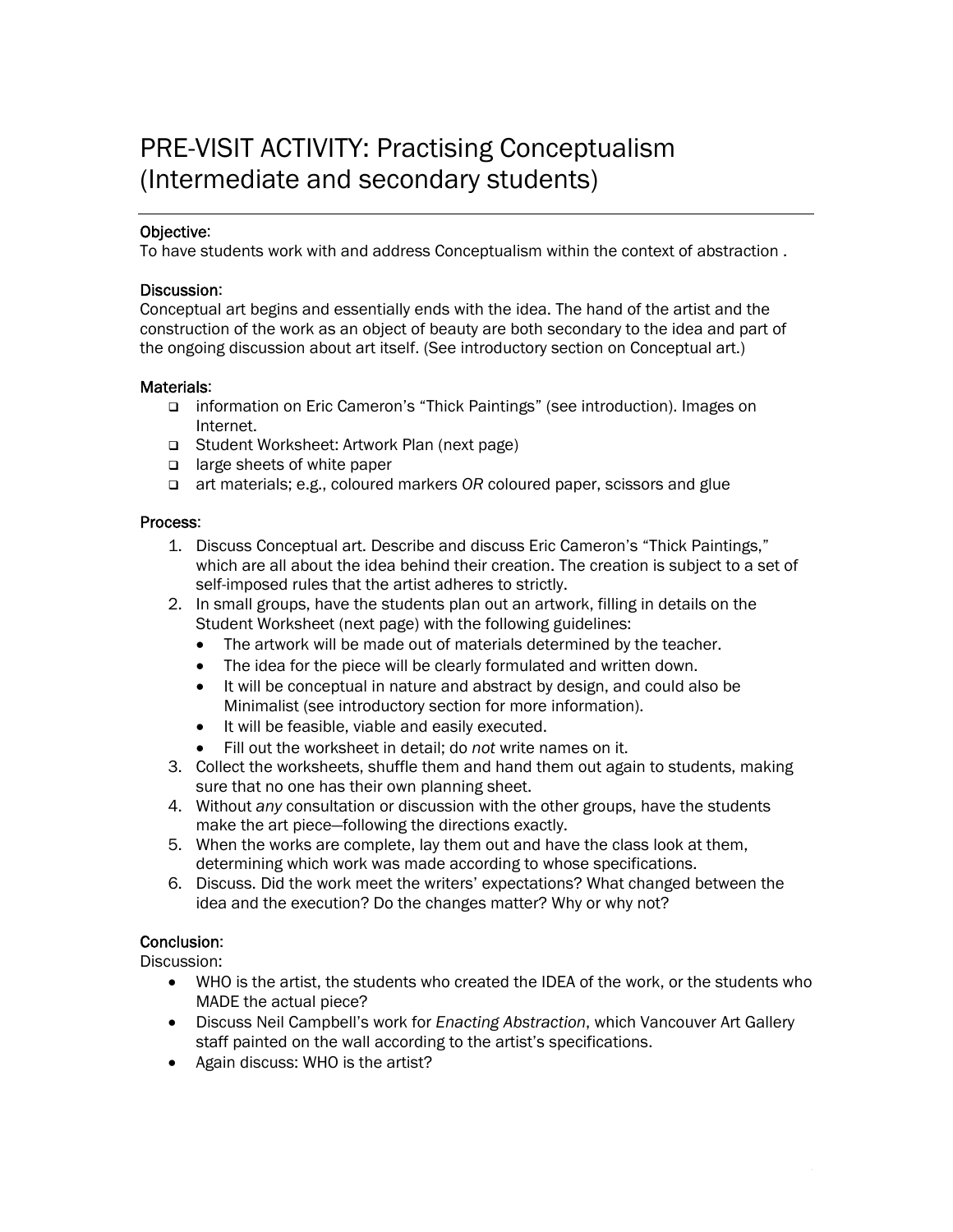# Student Worksheet: Artwork Plan

| Explanation<br>$\mathsf{of}$<br>Artwork    |  |
|--------------------------------------------|--|
| Size/<br>Dimensions                        |  |
| Materials                                  |  |
| Colours                                    |  |
| Detailed/<br>Labelled<br>Sketch of<br>Work |  |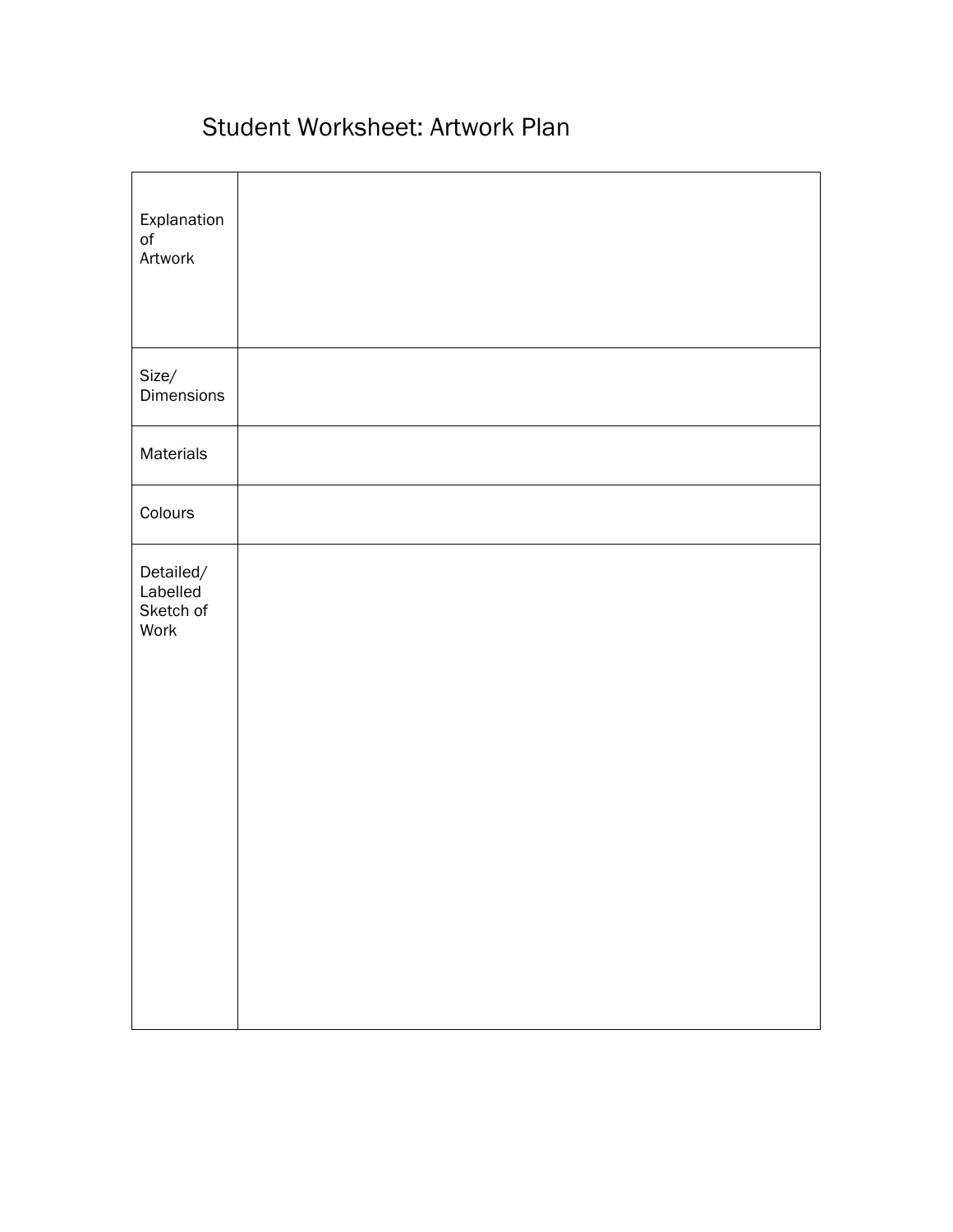# VOCABULARY

abstract: a style of art that can be thought of in two ways:

- a. the artist begins with a recognizable subject and alters, distorts, manipulates or simplifies elements of it;
- b. the artist creates purely abstract forms that are unrecognizable and have no direct reference to external reality (also called non-representational art).

colour: words used to refer to specific wavelengths of light: red, yellow, orange, etc. Colour may be descriptive, decorative and symbolic. Colour has both tone (degree of light or dark) and intensity (degree of brightness). Some words to use to describe colour are bright, pastel, warm, cool, in harmony and discordant.

Conceptual art: art in which the ideas behind the creation of the work are more significant than the end product. During the 1960s and '70s, conceptual artists rejected the idea of the unique, precious art object and focused on intellectual explorations into artistic practice.

contemporary: created in the last thirty years. Most contemporary artists are living artists.

form: a shape that has been given a three-dimensional quality. Form may be implied by the use of tone and/or shadow, or may actually be three-dimensional. Some words to use to describe form are rounded, squared, angular, textural, volume and mass.

hard-edge: usually used in conjunction with the term Geometric Abstraction in the 1950s; characterized by the use of precise geometric shapes, intense colour and repeating lines. Colours were usually limited and paint was applied thinly and smoothly.

installation: art that is created from a wide range of materials and installed in a specific environment. An installation may be temporary or permanent. The term came into wide use in the 1970s, and many installation works were conceptual.

line: the path of a moving dot. Line is used to symbolize direction, imply movement, outline forms, suggest mood and determine boundaries of shapes. The quality of line can vary according to the tool and method used, the amount of pressure used and the way a line relates to other elements. Some words to use to describe line are jagged/smooth, thick/thin, weak/strong, curved, straight, implied, wavy and diagonal.

shape: a two-dimensional area that is defined in some way. Shapes may be open or closed, positive or negative, free-form or geometric. Some words to use to describe shape are solid, organic, repeated, symbolic and proportional.

symbol: something that stands for or suggests something else. For example, in North America, \$ is a symbol for money.

texture: the surface quality of an artwork. Texture can be real or simulated. Actual texture can be both seen and touched. Simulated texture cannot be interpreted by touching; it must be seen. Some examples of words to use to describe texture are shiny, smooth, rough, coarse, gritty and granular.